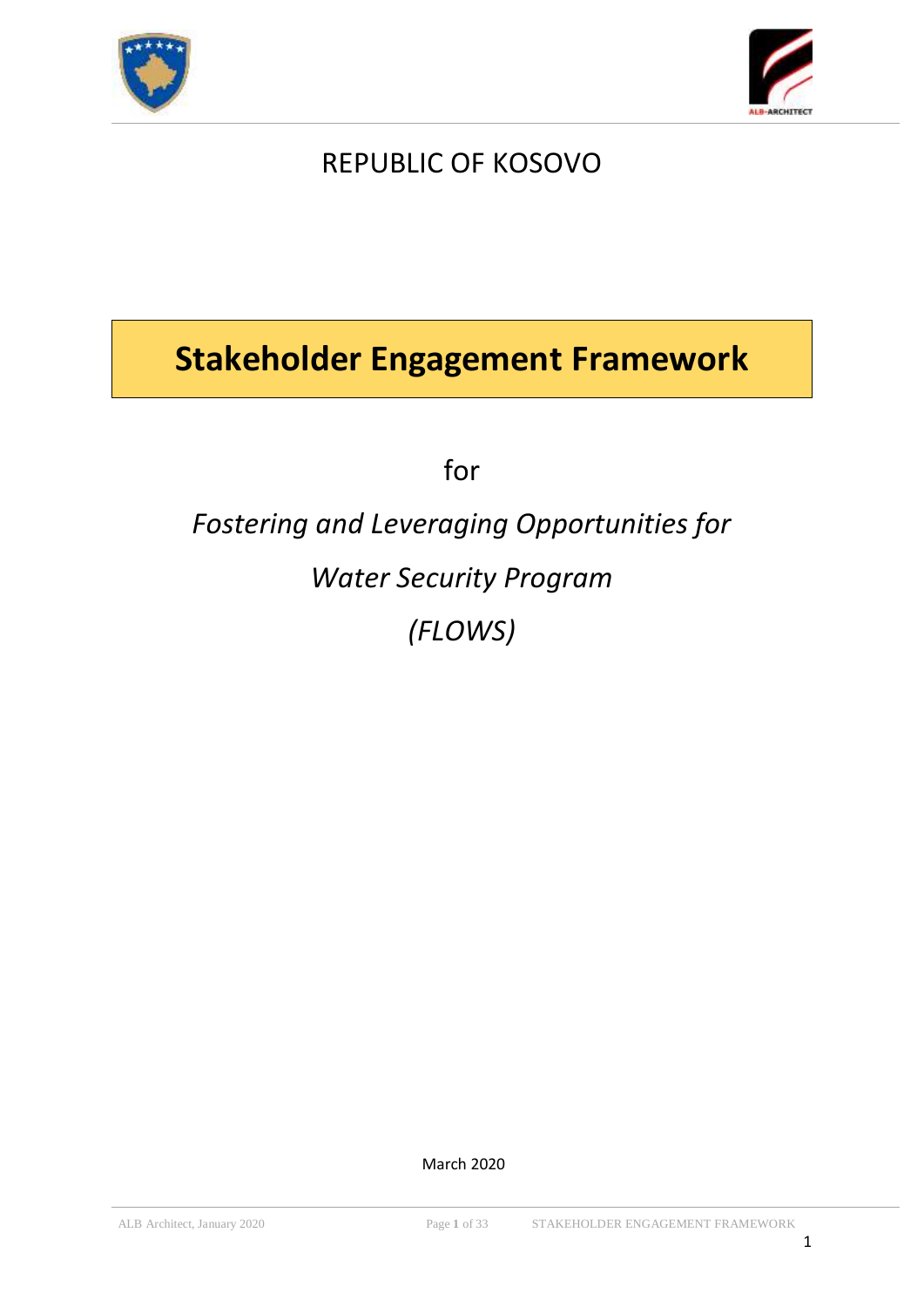



# Table of Contents

| 1. |      |      |                                                                                       |
|----|------|------|---------------------------------------------------------------------------------------|
| 2. |      |      |                                                                                       |
| 3. |      |      |                                                                                       |
|    | 3.1. |      |                                                                                       |
|    |      | 3.2. | World Bank Environmental and Social Standard on Stakeholder Engagement  9             |
| 4. |      |      |                                                                                       |
| 5. |      |      |                                                                                       |
|    | 5.1. |      |                                                                                       |
|    | 5.2. |      |                                                                                       |
| 6. |      |      |                                                                                       |
| 7. |      |      | Resources and Responsibilities for implementing stakeholder engagement activities  22 |
| 8. |      |      |                                                                                       |
| 9. |      |      |                                                                                       |
|    |      |      |                                                                                       |
|    |      |      |                                                                                       |
|    |      |      |                                                                                       |
|    |      |      |                                                                                       |
|    |      |      |                                                                                       |
|    |      |      | Appendix 5: Report on Documentation of Stakeholder Engagement Activity  32            |
|    |      |      | Appendix 6: Table of Content of Stakeholder Engagement Plan for Each Investment  33   |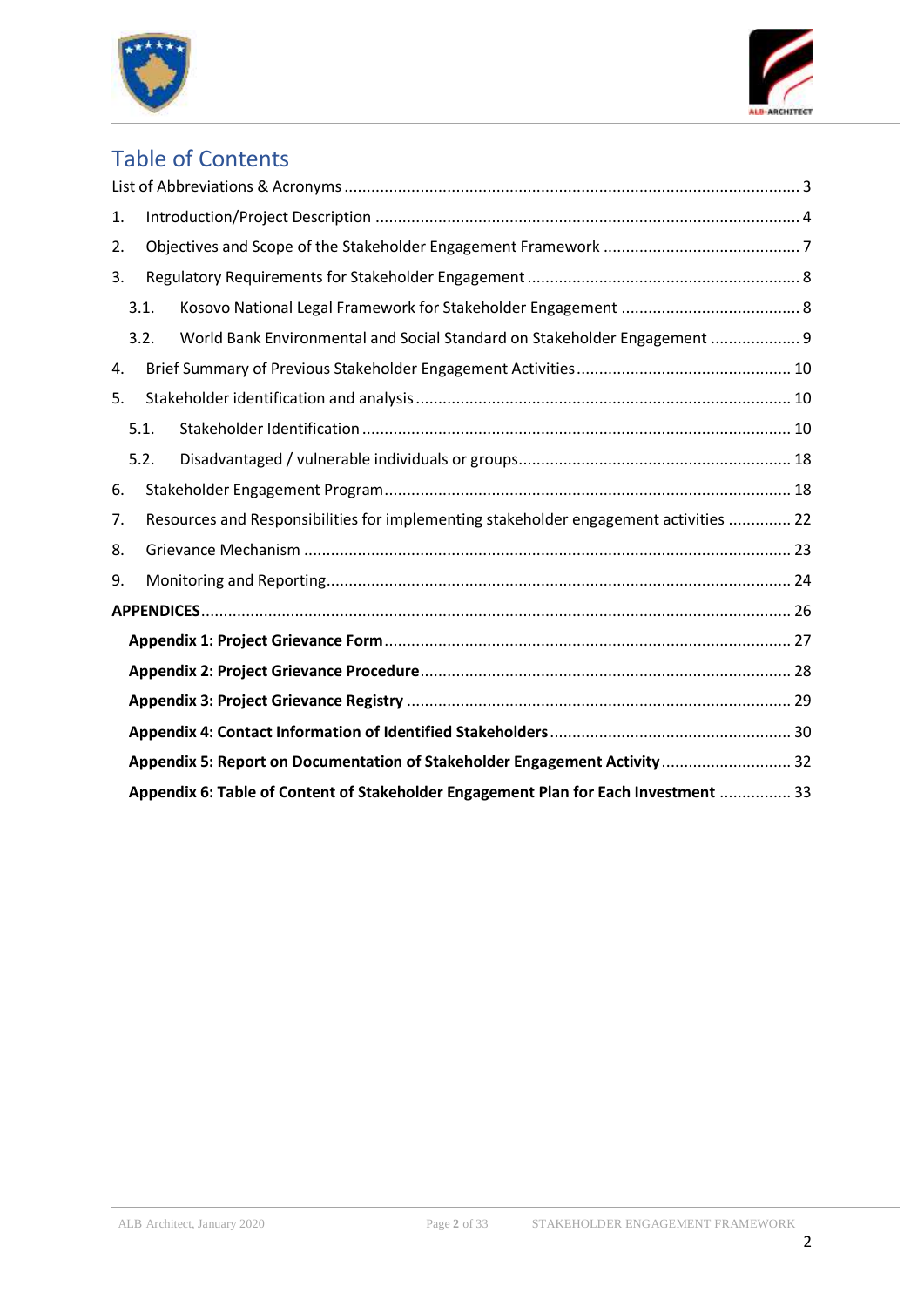



# <span id="page-2-0"></span>List of Abbreviations & Acronyms

| <b>ADA</b>   | Agriculture Development Agency                                    |
|--------------|-------------------------------------------------------------------|
| <b>ARDP</b>  | Agriculture and Rural Development Project                         |
| <b>CSO</b>   | <b>Civil Society Organization</b>                                 |
| <b>EIA</b>   | <b>Environmental Impact Assessment</b>                            |
| <b>ESF</b>   | <b>Environmental and Social Framework</b>                         |
| <b>ESIA</b>  | <b>Environmental and Social Impact Assessment</b>                 |
| <b>ESMF</b>  | Environmental and Social Management Framework                     |
| <b>ESS</b>   | <b>Environmental and Social Standard</b>                          |
| EU           | <b>European Union</b>                                             |
| EU WFD       | European Union Water Framework Directive                          |
| <b>FLOWS</b> | Fostering and Leveraging Opportunities for Water Security         |
| <b>IPA</b>   | <b>Instrument for Pre-Accession Assistance</b>                    |
| <b>IPPP</b>  | <b>Investment Pipeline for Priority Projects</b>                  |
| <b>IPARD</b> | The Instrument for Pre-Accession Assistance for Rural Development |
| <b>KARDP</b> | Kosovo Agriculture and Rural Development Program                  |
| LAPD         | Law on Access to Public Documents                                 |
| <b>MIE</b>   | Ministry of Infrastructure and Environment                        |
| <b>NGO</b>   | Non-governmental Organisation                                     |
| <b>NRW</b>   | Non-Revenue Water                                                 |
| OIP          | <b>Other Interested Parties</b>                                   |
| <b>PMT</b>   | Project Management Team                                           |
| <b>PSC</b>   | <b>Project Steering Committee</b>                                 |
| <b>PTC</b>   | <b>Program Technical Committee</b>                                |
| <b>RPF</b>   | <b>Resettlement Policy Framework</b>                              |
| <b>RWC</b>   | <b>Regional Water Company</b>                                     |
| <b>SEF</b>   | Stakeholder Engagement Framework                                  |
| <b>SEP</b>   | Stakeholder Engagement Plan                                       |
| SIU          | Sub-project Implementation Unit                                   |
| <b>WB</b>    | <b>World Bank</b>                                                 |
| <b>WBIF</b>  | Western Balkans Investment Framework                              |
| <b>WRIPS</b> | Water Resources Investment Preparation Study                      |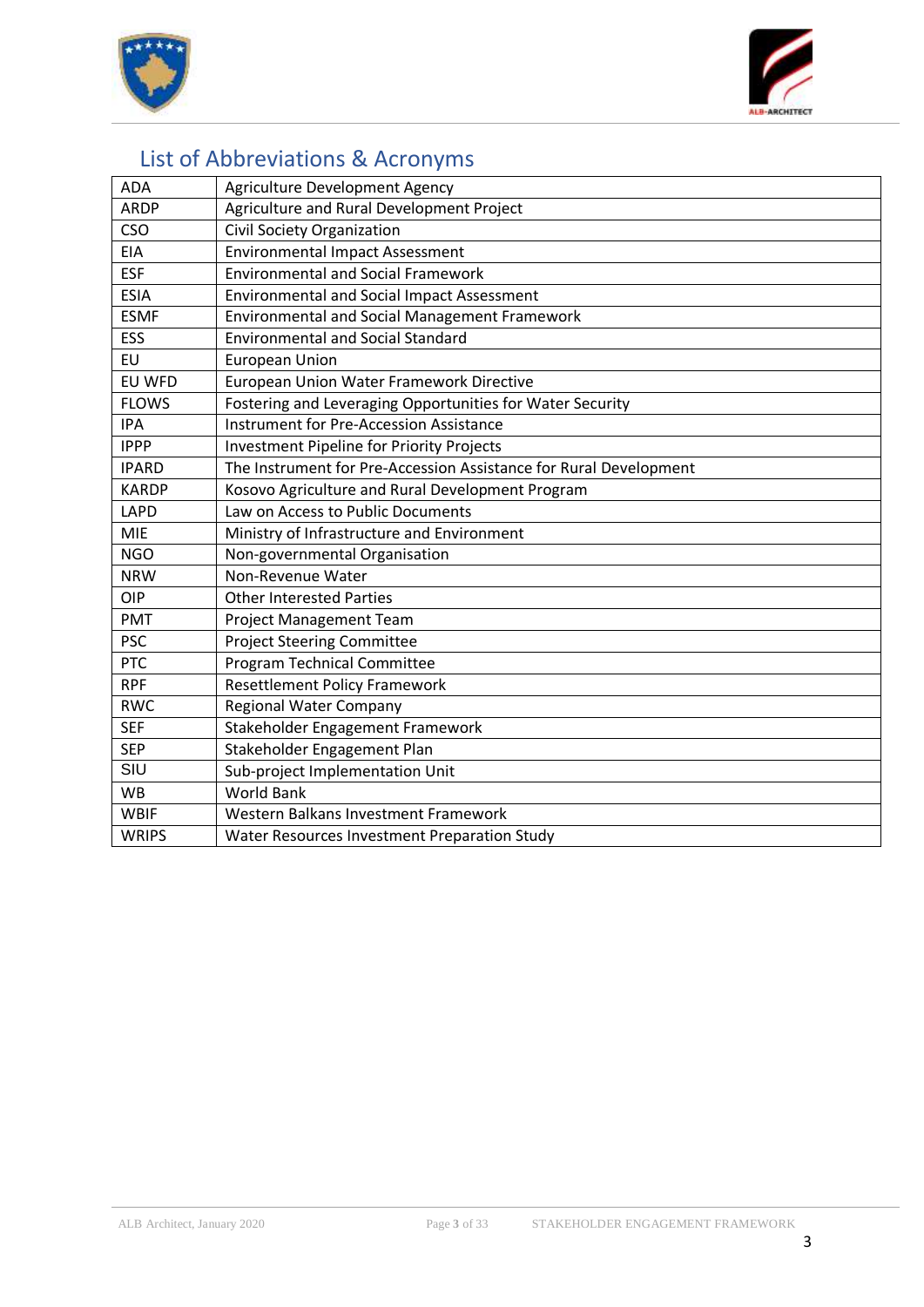



# <span id="page-3-0"></span>1. Introduction/Project Description

The Government of Kosovo intends to receive a loan from the World Bank (WB) for implementation of the Fostering and Leveraging Opportunities for Water Security (FLOWS) Project (the Project, or FLOWS). The Project is to be implemented by the Project Management Team within the Ministry of Infrastructure and Environment (MIE).

As concluded in the 2018 Kosovo Water Security Outlook report (World Bank, 2018), Kosovo is water stressed with the lowest level of water resources developed with infrastructure. As a first step towards achieving Kosovo's long-term national water strategy, the Government of Kosovo is working with the World Bank to develop a multi-sector investment program to respond to immediate challenges while developing the building blocks for improved water future of Kosovo taking an integrated, systematic approach.

Fostering and Leveraging Opportunities for Water Security (FLOWS) program will implement a range of investments and measures, particularly multi-sector investments that complement ongoing singlesector initiatives. All physical investments are in the Morava e Binces basin (municipalities of Kamenicë, Ranillug and Gjilan). The program will implement both the basin specific investments as well as the national investment planning. The program will be flexibly designed to adapt to priorities emerging from the basin planning process, and overall support water security, climate change adaptation and preparing investments for future programmatic investments.

The program design is as follows:

#### **Component 1: Foundational measures for water security**

This component will build the foundations for water security in the country and build readiness for major investments. It will support: 1) national level water resources investment preparation; 2) enhancement of water information system for decision making; and 3) dam operations improvement and safety regulations and measures. These activities will also enable improved implementation of Kosovo's Climate Change Framework Strategy.

*Sub-component 1.1 - Strengthening National Water Resources Investment Planning.* This subcomponent aims to update the hydrological, technical and economic analysis underlying water resources investment planning in Kosovo and prepare a prioritized bankable investment pipeline for concrete water sector investments and interventions to support the socioeconomic and sustainable development needs of Kosovo.

*Sub-component 1.2 - Enhancing information services for water management.* This subcomponent aims to overcome the immediate information gap for sustainable water resources management. Specifically, it will support the following activities: (i) technical assistance to improve spatial information systems from data production, analysis and dissemination for the Kosovo Cadastral Agency; and ii) Goods (equipment), civil works and software to upgrade hydrometeorological facilities, and systems to integrate various meteorological and hydrological information, and decision support systems for risk forecasting and early warning for floods and droughts.

*Sub-component 1.3 - Enhance regulation of dam operation and safety.* This sub-component aims to restore rigorous dam safety surveillance and improve the operations of reservoirs in Kosovo. It will finance the assessments, equipment and training for institutionalizing dam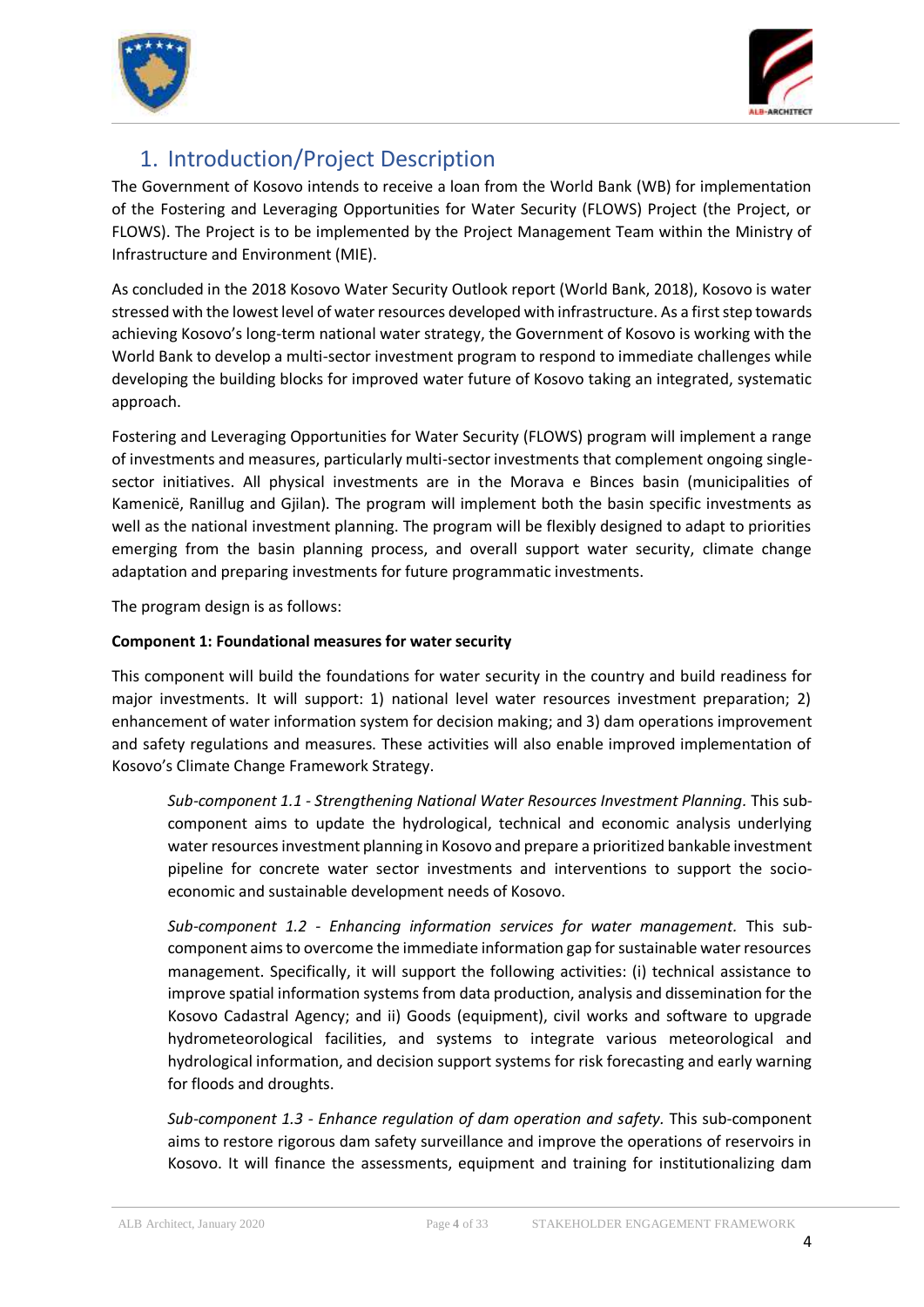



safety surveillance measures. These activities will include: 1) assessments and training for dam safety surveillance programs; 2) investments in dam safety surveillance equipment to improve dam operation; and 3) a dam safety panel to ensure sustainability of dam operations improvement and safety management practices. Selection and prioritization of activities will be informed by a dam operations improvement and safety management program conducted during project preparation.

#### **Component 2: Addressing water crisis with catalytic investments**

This component aims to catalyze water security investments in the Morava e Binces Basin that address the immediate challenges of water shortage, poor service delivery and a single-sector approach to cross-cutting water security issues, while embarking on an integrated water security agenda. It will finance immediate measures in integrated basin development and management, including: (i) preparation of the "Kike-Kremenata" hydro-system; (ii) improvements to enhance the quantity and quality of drinking water supply in response to the region's ongoing drought crisis; and (iii) bottomup, integrated upstream water stewardship measures that can strengthen water security and resilience, protect source water, reduce erosion, and improve ecological services in an integrated approach; and improve rural livelihoods.

*Sub-component 2.1 - Multipurpose Water Storage Preparation.* This sub-component will finalize the necessary technical, environmental and social studies for one reservoir planned under the "Kike-Kremenata" hydro-system and other FLOWS 2 critical water infrastructures based on the results of WRIPS. The "Kike-Kremenata" hydro-system was envisioned in the 1983 Master Plan and includes a system of three water reservoirs located at Kremenata, Hogosht, and Desivojca. This system is the highest priority water resources investment in the country's investment pipeline and would, once constructed, relieve water shortage pressures and worsening conditions due to climate change in the northern Morava e Binces Basin. As this would entail construction of a high dam<sup>1</sup>, and part of the design studies are more than 30 years old and incomplete, it is imperative to update the analysis in many aspects, including from a technical, social and environmental perspective in accordance with current baseline, demands and objectives. The project will support these studies, including through a WBIF<sup>2</sup> technical assistance grant, and support the development of an updated detailed design, procurement and financial packaging as well as relevant social and environmental impact assessments and management plans. Phase 1 project analysis would set the stage for investments in storage and water supply network investments, as well as irrigation investments to be considered for the Phase 2 Project. The timing of the Phase 2 Project is primarily determined by the timing of outputs under this sub-component. In addition to the "Kike-Kremenata" hydro-system, this sub-component will also finance additional preparation studies for activities under FLOWS 2. An Investment Pipeline for Priority Projects (IPPP) will be

-

 $1$  The 1980s design document estimated that the Desivojca reservoir and Kremenata reservoir could be more than 50 meters tall with potential storage volume of 13 million  $m^3$  and 8.75 million  $m^3$  respectively.

<sup>&</sup>lt;sup>2</sup> Western Balkans Investment Framework (WBIF) is a joint facility of the EU, financial institutions, bilateral donors and the governments of the Western Balkans. It supports socio-economic development and EU accession across the Western Balkans through the provision of finance and technical assistance for strategic investments in the energy, environment, social, transport and digital infrastructure sectors. The World Bank became a full member of WBIF in June 2019. A recipient executed trust fund will be established.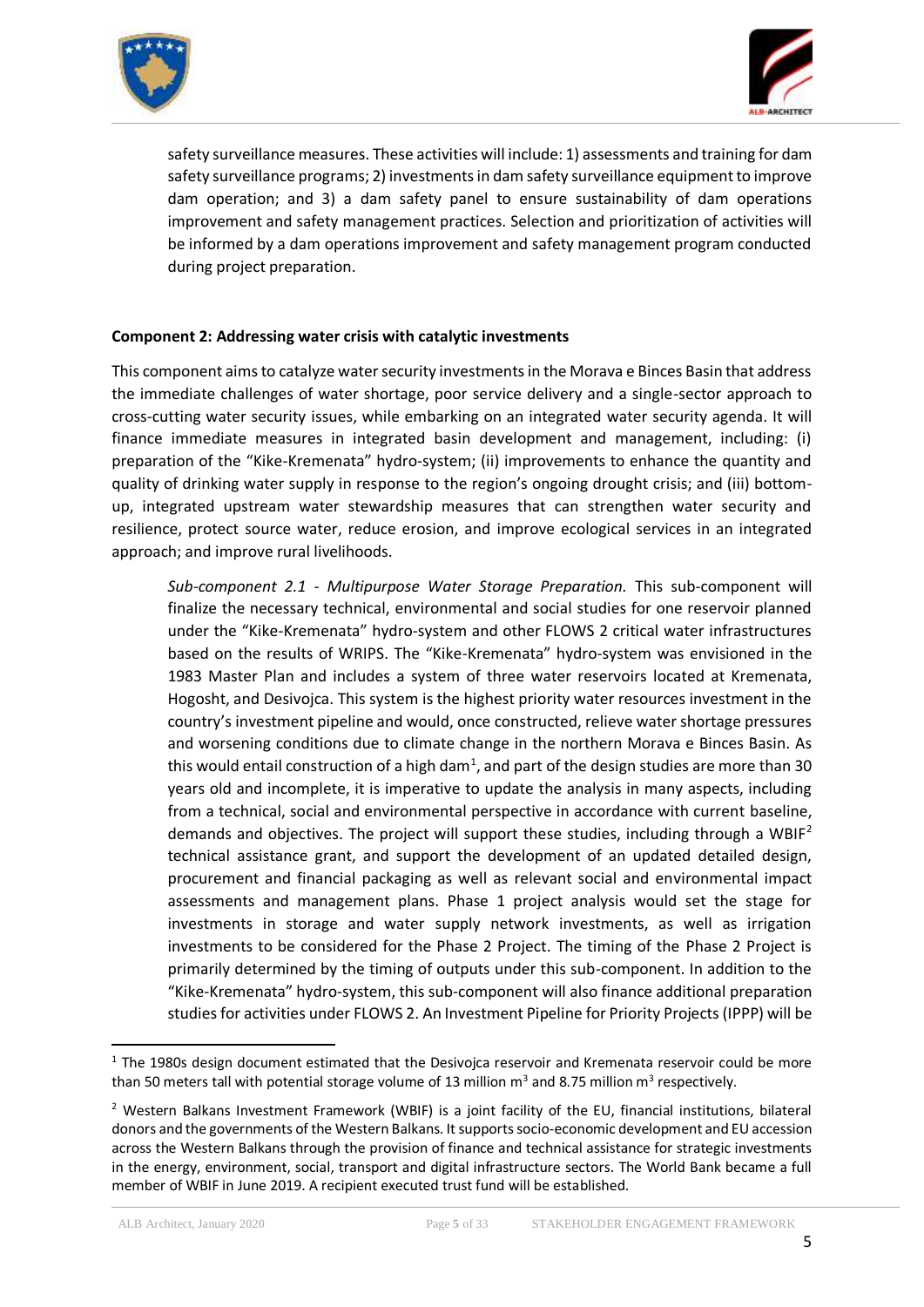



prepared. This will include the development of feasibility studies and designs for a targeted number of prioritized<sup>3</sup> investments or interventions, analysis of financing options, and documentation for the integration into the RBMPs that conform with the EU Water Framework Directive (EU WFD). These RBMPs are developed in parallel in close coordination.

*Sub-component 2.2 - Investments in water infrastructure and services addressing the water crisis.* This sub-component will finance critical water supply infrastructure, equipment and activities focused on alleviating current water supply crisis in the Morava e Binces basin (the Hidromorava Regional Water Company Service Area) primarily through improved water demand management and creating conditions for long term, reliable water supply for basin population and industry and would include: (i) investments to rehabilitate and modernize critical municipal water supply system infrastructure; (ii) development and implementation of demand management activities, such as communication, development of progressive tariffs, regulation of the efficiency of water using appliances (in new buildings), water leak detection and elimination, and establishment and management of pressure management zones; (iii) purchase, replacement and installation of equipment and development of measures needed to improve energy efficiency, reduce commercial water losses and establish efficiently control and management of water supply systems; and (iv) preparation of NRW survey for selected water supply systems, project documentation for works, implementation support, project supervision, utility performance improvement plans and staff training in RWC Hidromorava.

*Sub-component 2.3 – People-centered Water stewardship investments.* This component supports bottom-up activities that engage communities and individuals in water stewardship so that watersheds are able to sustain socio-economic activity sustainably. This subcomponent will prepare sub-watershed action plans by community groups and pilot a small grants program. These grants will be provided to community groups, civil society organizations or individuals in selected sub-basins to: (i) promote, test and demonstrate innovative practices to increase water security; (ii) enhance sustainable natural resources management, and (iii) raise awareness about water security and environmental protection. The sub-component will also support the design of the implementation of selected measures that enhance critical watershed management functions among those defined in Kosovo Agriculture and Rural Development Program (KARDP) including agro-environmental measures, forestry development, irrigation, farm diversification and support to Local Action Groups, as well as small citizen engagement grants in water security. Since these actions are land-based on private property, the measures will be supported through grants to farmers/land owners and will be piloted in sequence with other project activities. The outcome of this design will be a ready program under KARDP to be administered by the Agriculture Development Agency (ADA) i.e. IPARD agency under FLOWS 2 or a future program.

#### **Component 3: Program Management**

This component will provide funding to contract professional and support staff to strengthen the Project Management Team (PMT) to be established in the Ministry of Infrastructure and Environment, facilitate its operations and ensure that certain specialized tasks are professionally executed by people

1

<sup>&</sup>lt;sup>3</sup> Increasing resilience, i.e. potential to address drought and flood risks will be considered as a criterion for investment prioritization.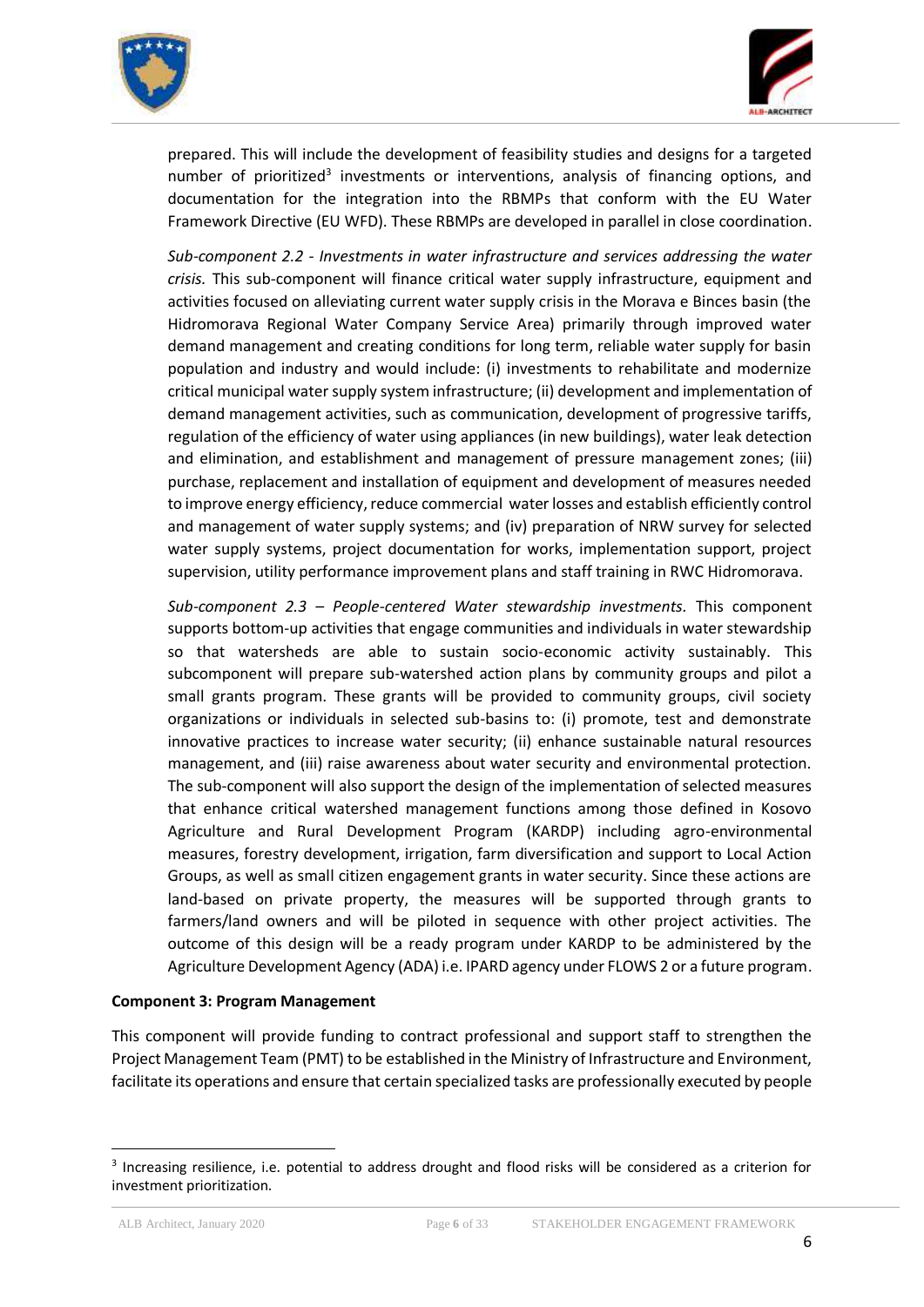



with the required background and knowledge, including professional staff, short term expertise, and support staff.

Ministry of Infrastructure and Environment (**MIE**) of the government of Kosovo will be Project Implementation Institution.

# <span id="page-6-0"></span>2. Objectives and Scope of the Stakeholder Engagement Framework

This Stakeholder Engagement Framework (SEF) was developed by the Ministry of Environment of the Republic of Kosovo in order to clearly communicate to all interested and affected parties of the stakeholder engagement program which is to be implemented throughout the entire Project cycle, on national and local level.

Stakeholder Engagement process for FLOWS project is multidimensional. One dimension of the engagement is horizontal and on national level between state institutions and non-state institutions such as civic society, professional groups, private and public commercial entities, as well as settlement level representatives and local governments. This dimension of engagement is related to Component 1 activities such as support to national level knowledge, and institutional capacity for river basin management institutions. The other dimension of stakeholder engagement is vertical, within a region, and is relevant for the other activities of the Component 1 such as support to plans for collaborative and harmonized river basin development interventions.

The objective of this SEF is to improve and facilitate Project-related decision-making and create opportunities for active involvement of all stakeholders in a timely manner, and to provide possibilities for all stakeholders to voice their opinions and concerns that may influence Project decisions. The purpose of the SEF is, therefore, to enhance stakeholder engagement throughout the life cycle of the Project (consequently, the sub-projects), and to carry out stakeholder engagement in line with the laws of Kosovo, as well as the requirements of WB.

This stakeholder engagement framework carries out identification and analysis of stakeholders, both Project Affected People (PAP) and Other Interested Parties (OIP), and propose how to engage them throughout project life and propose appropriate grievance mechanisms. Special attention is given to disadvantaged and vulnerable groups who are identified as those who live in very small and remote settlements, women farmers, ethnic minorities and poorest segment of population who can be found in all project affected settlements.

Given that the exact level of detail for the scope of each activity is not yet available for this multidimensional project, in accordance with ESS10, a Stakeholder Engagement Framework is created in lieu of Stakeholder Engagement Plan.

This document serves as a Stakeholder Engagement Framework for the overall FLOWS activities, and it will guide the process of preparation of specific Stakeholder Engagement Plans for the separate FLOWS activities and investments (sub-projects).

Separate and appropriate SEP will be developed for each of the planned activity/investment (subproject) within FLOWS project. The nature, scope and frequency of stakeholder engagement for the separate activity/investment (sub-project), will be proportionate to the nature and scale of the subproject and its potential risks and impacts.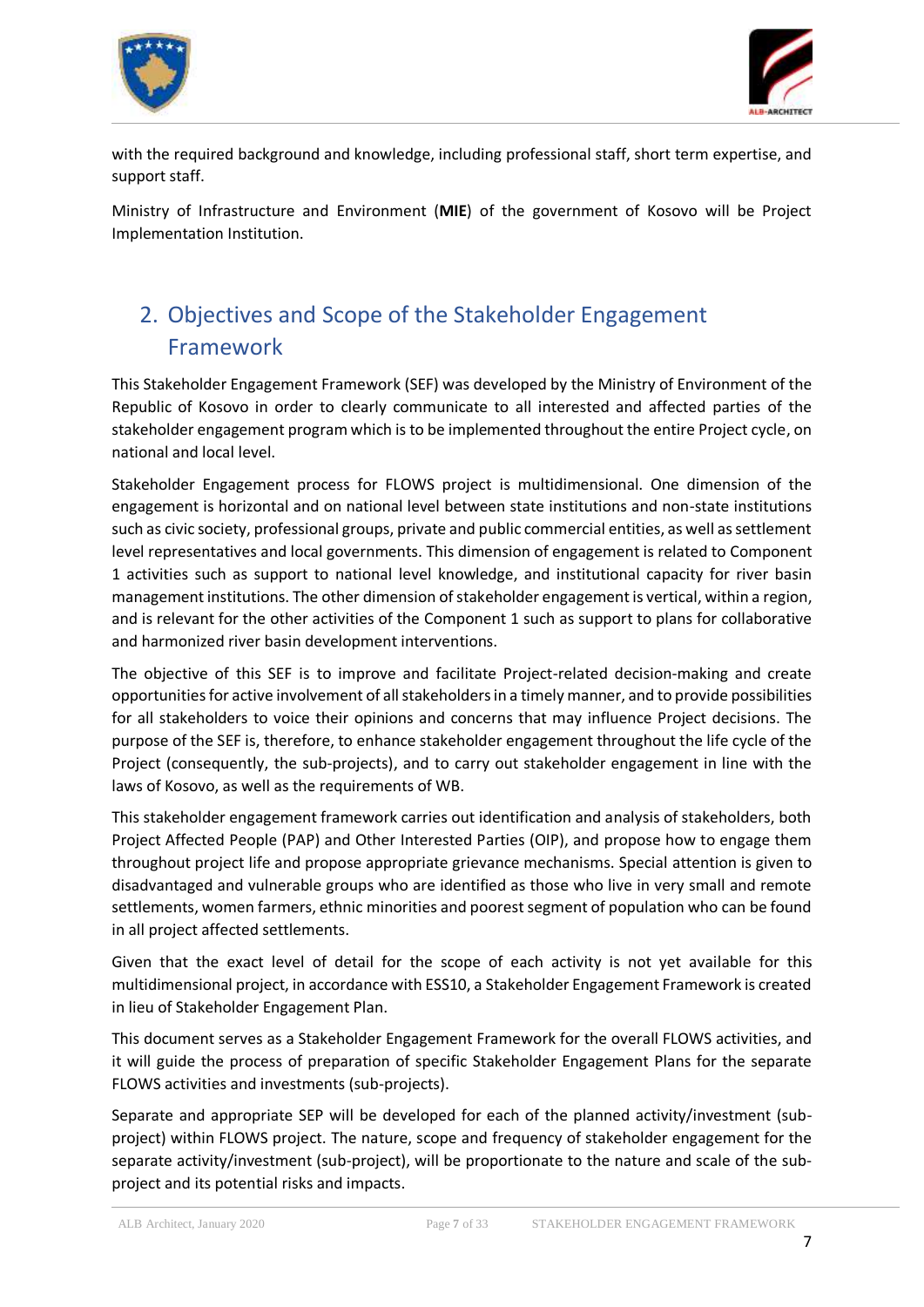



This SEF will be updated as necessary.

## <span id="page-7-0"></span>3. Regulatory Requirements for Stakeholder Engagement

#### 3.1. Kosovo National Legal Framework for Stakeholder Engagement

<span id="page-7-1"></span>The need for public disclosure and consultation activities, under national legislation, are set in the following relevant legislation:

 **Law on Environmental Protection**<sup>4</sup> provides the obligation of the central and local institutions and all other authorized organizations to regularly, timely and objectively inform the public on the environmental status, environmental quality and emission, warning measures,

and pollution which may pose threat to human life and health. It also ensures the participation of the public in the decision-making processes.

- **Law on Environmental Impact Assessment**<sup>5</sup> regulates the Environmental Impact Assessment (EIA) procedure, including the obligation of authorities to hold public hearings for projects that require an EIA. EIA Law requires that Environmental Impact Assessment Report be subject to public debate, and that the results of these consultations have to be taken into consideration in reaching the decision on the environmental consent.
- **Administrative Instruction on information, public participation and interested** parties in the environmental impact assessment procedures<sup>6</sup>, sets the methods for notifying the interested public and enabling their participation throughout the EIA process

Other relevant Laws which foresee disclosure of project information or support access to information, encompassing processes for raising grievances and appeals, are:

- **Article 41 of the Constitution of the Republic of Kosovo**, stipulates that every person enjoys the right to access public documents; the only restriction is set for the access to private information, business secrets and any protected and classified data.
- **Law on Access to Public Documents<sup>7</sup> (LAPD) guarantees the right of every natural and legal** person to have access, without discrimination on any grounds, following a prior application, to official documents maintained, drawn or received by the public institutions. The grounds for limited access are translated from Art. 4 of the Constitution.
- **IF** In line with the Law on Spatial Planning<sup>8</sup>, the public must also be informed and consulted throughout the process of development and adoption of urban and spatial planning documents.

Furthermore, The country is not acceded to the **Aarhus Convention on Access to Information, Public Participation in Decision Making and Access to Justice in Environmental Matters.** Hence, most of

<sup>-</sup><sup>4</sup> No. 03/L-02526 <sup>5</sup> No. 03/L-21437 6 No.09/11 7 No.03/L-21519 8 No. 04/L-174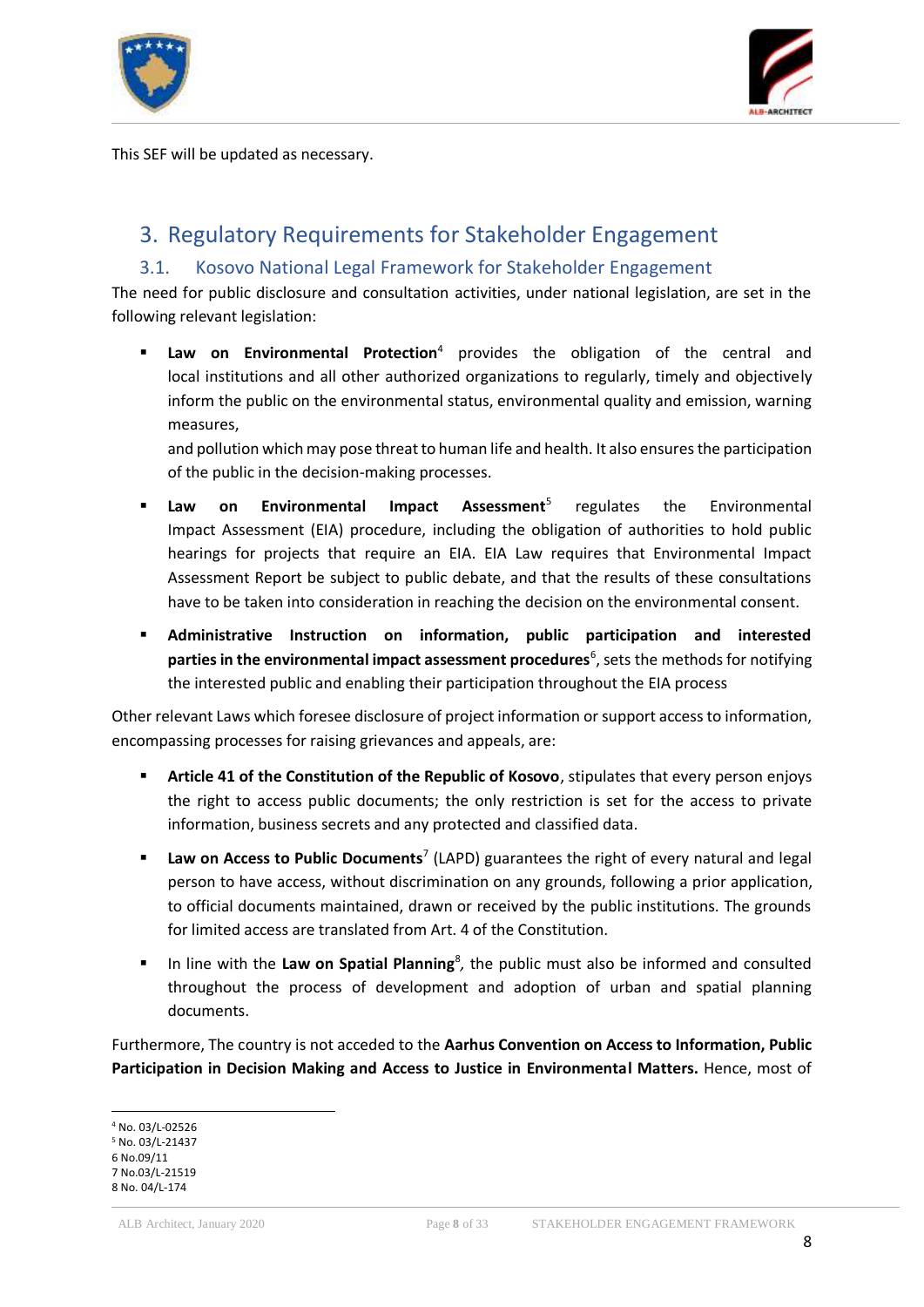



principles of the Convention have been implemented in the national legislation.

### <span id="page-8-0"></span>3.2. World Bank Environmental and Social Standard on Stakeholder Engagement

The World Bank's Environmental and Social Framework (ESF)<sup>9</sup> came into effect on October 1, 2018. The Environmental and Social Standard (ESS) 10 is on "Stakeholder Engagement and Information Disclosure". The provisions of the Standards are to be read in conjunction with other applicable ESSs. The specific requirements set out by ESS10 are highlighted below:

- Borrowers will commence with stakeholder engagement as early as possible in the project development process and in a timeframe that enables meaningful consultations with stakeholders on project design and shall maintain such engagement throughout the Project cycle. The nature, scope and frequency of stakeholder engagement will be proportionate to the nature and scale of the project and its potential risks and impacts.
- Borrowers will engage in meaningful consultations with all stakeholders. Borrowers will provide stakeholders with timely, relevant, understandable and accessible information, and consult with them in a culturally appropriate manner, which is free of manipulation, interference, coercion, discrimination and intimidation.
- The process of stakeholder engagement will involve the following: (i) stakeholder identification and analysis; (ii) planning on ways to engage; (iii) disclosure of information; (iv) consultation with stakeholders; (v) addressing and responding to grievances; and (vi) reporting to stakeholders.
- The Borrower will maintain and disclose a stakeholder engagement log as documented record of stakeholder engagement, including a description of the stakeholders consulted, a summary of the feedback received and a brief explanation of how the feedback was taken into account, or the reasons why it was not."

As early as possible in the Project, before appraisal, the Borrower will develop and disclose a Stakeholder Engagement Plan proportionate to the nature and scale of the activity and/or investment (sub-project) and its potential risks. The SEP is a living document, potential changes are driven by any changes in the Project during its implementation. Should the project incur significant changes, such updates will be reflected in the SEP and the document will be redisclosed. According to ESS10, the Borrower should also propose and implement a grievance mechanism to receive and facilitate the resolution of concerns and grievances of project-affected parties related to the environmental and social performance of the project in a timely manner.

In certain circumstances, depending on the level of information available about the project (subprojects), the SEP will take the format of a framework approach (SEF), outlining general principles and a collaborative strategy to identify stakeholders and plan for an engagement process in accordance with this ESS that will be implemented once the location is known.

For FLOWS, information about the exact sub-component's planned activities (services and/or works) or investments, their location and/or sub-projects' footprint is not known, therefore it is necessary

**.** 

[www.worldbank.org/en/projects-operations/environmental-and-social-framework/brief/environmental-and-social](http://www.worldbank.org/en/projects-operations/environmental-and-social-framework/brief/environmental-and-social-standards)[standards](http://www.worldbank.org/en/projects-operations/environmental-and-social-framework/brief/environmental-and-social-standards)<sup>9</sup>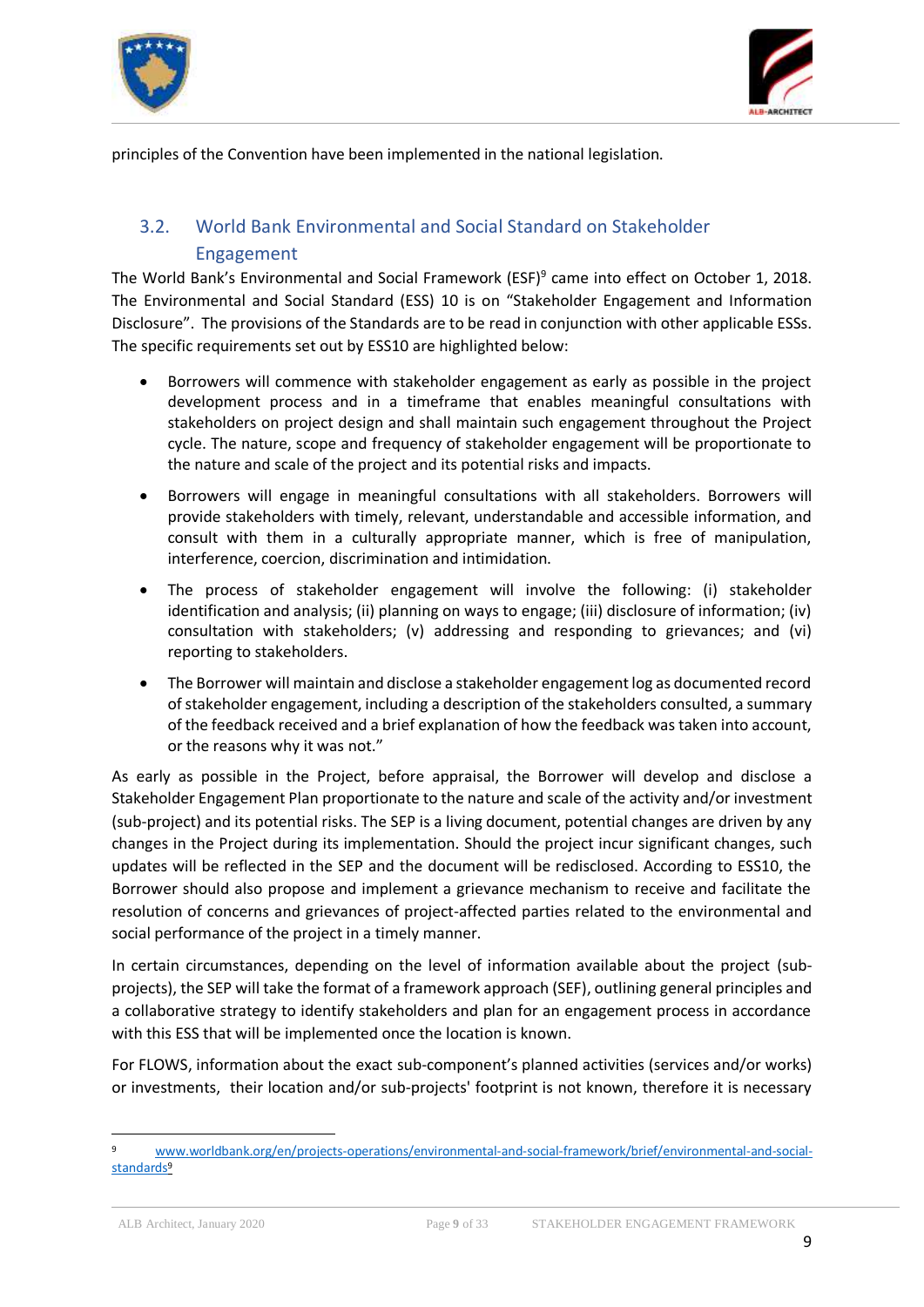



for each planned activity and/or investment (sub-project) to create separate SEP, proportionate to the nature and scale of the activity and/or investment (sub-project) and its potential risks.

# <span id="page-9-0"></span>4. Brief Summary of Previous Stakeholder Engagement Activities

There were numerous dialogues, in regards of FLOWS, with governmental agencies, national academic institutions, local self-government units and other relevant institutions operating on national, regional and local level. Additionally, Stakeholder engagement activities on separate investment (sub-projects) has been ongoing for a period more than two years, a time needed to develop appropriate and efficient activities.

The following table presents the stakeholder engagement activities held so far with reference to the overall FLOWS Project.

| Date       | <b>Location</b> | <b>Type of engagement</b> | <b>Present</b><br><b>Stakeholders</b> | <b>Discussed issues</b>   |
|------------|-----------------|---------------------------|---------------------------------------|---------------------------|
| Multiple   | Kosovo          | Meetings, Direct          | Institutional                         | Development of            |
|            |                 | communication, etc        | Representatives                       | <b>Project Activities</b> |
| n/a        | Kosovo          | Direct email and          | Various                               | Project                   |
|            |                 | phone                     |                                       | development               |
|            |                 | communication             |                                       |                           |
| 24.10.2019 | Kamenicë        | Direct communication      | PAPS                                  | Resettlement              |
|            |                 |                           |                                       | issues and project        |
|            |                 |                           |                                       | development               |
| 25.11.2019 | Gjilan          | Meeting                   | Municipality,                         | Documentation             |
|            |                 |                           | Hidromorova,                          | Preparation               |
|            |                 |                           | <b>ESIA team</b>                      |                           |
| 25.11.2019 | Kamenicë        | Meeting                   | Municipality,                         | Introduction and          |
|            |                 |                           | Hidromorova,                          | Project                   |
|            |                 |                           | MIE, ESIA team                        | presentation              |
| 31.01.2020 | Gjilan          | Meeting                   | WB, Business                          | Introduction and          |
|            |                 |                           | Community                             | Project                   |
|            |                 |                           |                                       | presentation              |
| 27.02.2020 | Kamenicë        | Meeting                   | Municipality,                         | Presentation of           |
|            |                 |                           | Local population                      | <b>EMSF</b>               |

Table 1: Previous stakeholder engagement activities for FLOWS

# <span id="page-9-1"></span>5. Stakeholder identification and analysis

#### 5.1. Stakeholder Identification

<span id="page-9-2"></span>Key stakeholders who are to be informed and consulted about the Project are:

- A. Affected or likely to be affected by the project (*Project-affected parties*); and
- B. May have an interest in the project (*Other interested parties*).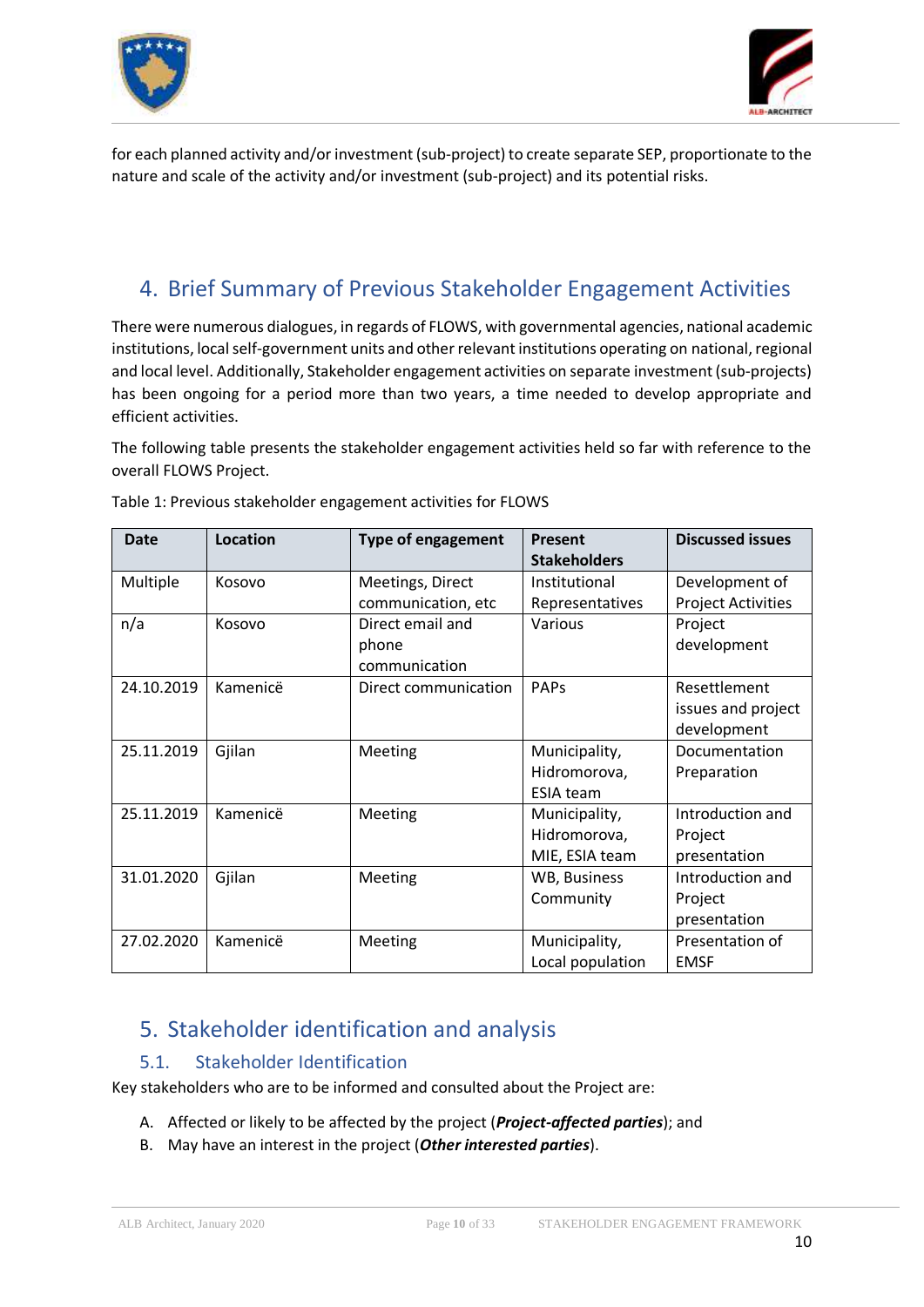



This project includes two different levels of the process of stakeholder identification and analysis. The first level refers to the overall FLOWS project, while the second level reaches each of the separate activity and /or investment (sub-project) planned within the sub-components of the FLOWS. The second level of Stakeholder identification and analysis should be conducted while comprising the separate SEPs that will be in strong interaction with their stakeholders from the project design phase, till comprehensive realization of the planned activity/investment (sub-project).

The following figure represents the stakeholders identified according to their power and interest for the overall FLOWS project.



**Figure 1** Identified FLOWS Stakeholders by Power/Interest Matrix

The following table presents the Stakeholder identification and analysis for the FLOWS project (the first level), and objectives and means for their engagement and communication.

| Table 2: Stakeholder Analysis and Communication Requirements for FLOWS project |  |  |
|--------------------------------------------------------------------------------|--|--|
|--------------------------------------------------------------------------------|--|--|

| <b>Identified stakeholder</b>   | <b>Specific issues or</b> | <b>Communication and</b> | <b>Communication and</b> |  |
|---------------------------------|---------------------------|--------------------------|--------------------------|--|
|                                 | interests                 | engagement objective     | engagement methods       |  |
| <b>Project-affected parties</b> |                           |                          |                          |  |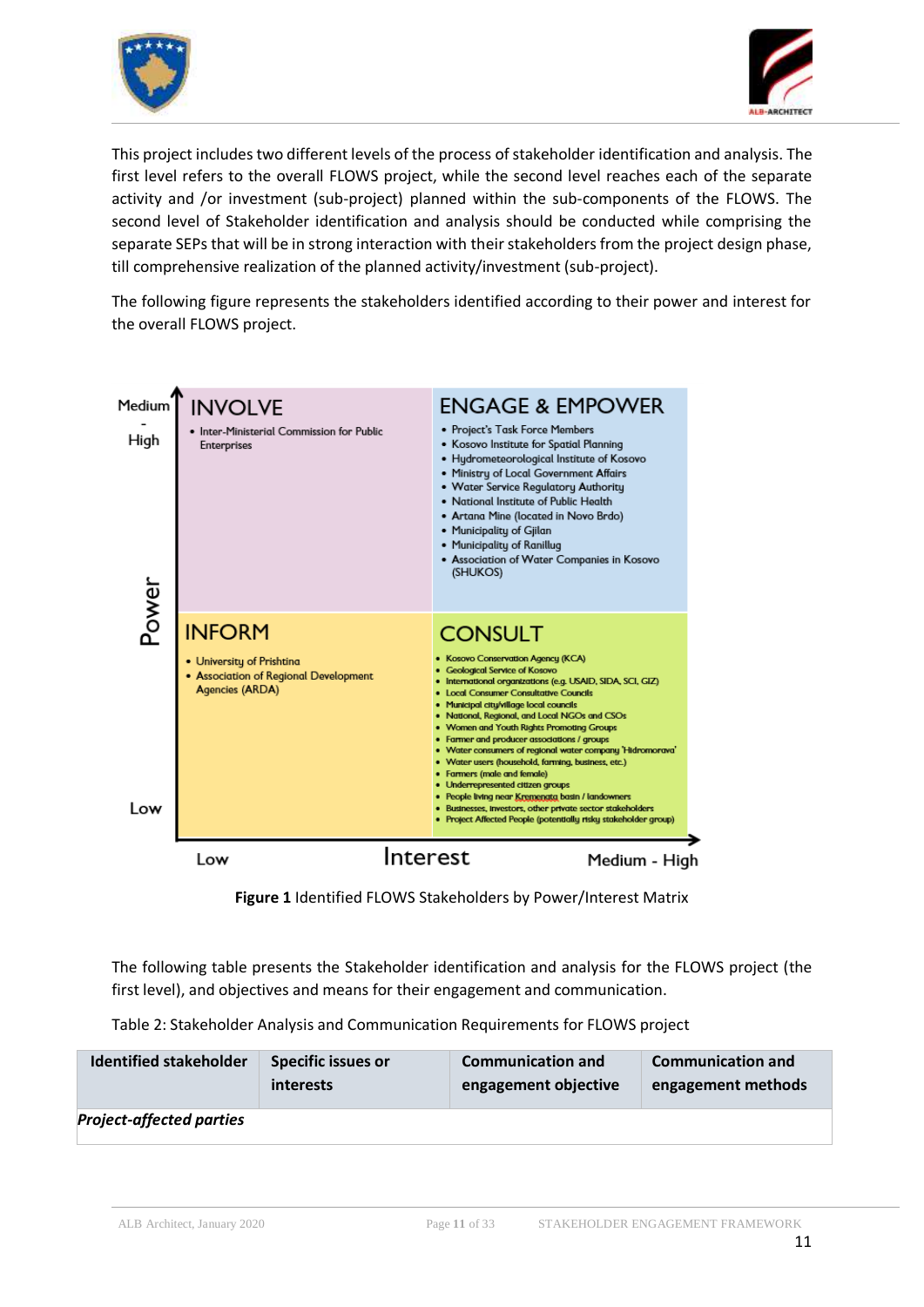



| <b>Identified stakeholder</b>                                                                                                                                                                                                                                                                                                                                              | <b>Specific issues or</b><br>interests                                                                                                                                                                                                                                                                                                                         | <b>Communication and</b><br>engagement objective                                                                                                                                                                                                                                                                             | <b>Communication and</b><br>engagement methods                                                                                                                                                                                                                                                                                          |
|----------------------------------------------------------------------------------------------------------------------------------------------------------------------------------------------------------------------------------------------------------------------------------------------------------------------------------------------------------------------------|----------------------------------------------------------------------------------------------------------------------------------------------------------------------------------------------------------------------------------------------------------------------------------------------------------------------------------------------------------------|------------------------------------------------------------------------------------------------------------------------------------------------------------------------------------------------------------------------------------------------------------------------------------------------------------------------------|-----------------------------------------------------------------------------------------------------------------------------------------------------------------------------------------------------------------------------------------------------------------------------------------------------------------------------------------|
| Local population from<br>the affected<br>municipalities: Land<br>owners, land users and<br>users of natural resources<br>living in the project's<br>٠<br>and or investment's<br>(sub-project's)<br>footprint<br>whose property is<br>٠<br>affected with sub-<br>project's activities<br>whose daily life and<br>٠<br>livelihood are<br>affected with project<br>activities | <b>Economic or Physical</b><br>$\bullet$<br>Resettlement<br>Avoidance and/or<br>minimisation of<br>adverse Socio-<br>economic impacts                                                                                                                                                                                                                          | • Providing timely<br>information on the<br>need for resettlement<br>and alerting<br>appropriate local social<br>and other relevant local<br>authorities<br>• Providing timely<br>information on the<br>need for adapting to<br>the temporary and new<br>conditions of life<br>resulting from (sub-)<br>project's activities | • Public consultation<br>meeting, and individual<br>meetings as necessary<br>· Regular communication<br>during the process of<br>resettlement and<br>monitoring after the<br>compensation<br>· Direct communication<br>(interviews,<br>presentations,<br>meetings)<br>· Information published<br>on Bulletin boards<br>• Press releases |
| Vulnerable groups:<br>ethnic minorities<br>rural women<br>$\bullet$<br>elderly people<br>$\bullet$<br>others who might<br>٠<br>be identified<br>during project<br>implementation                                                                                                                                                                                           | Informing the<br>$\bullet$<br>vulnerable groups on<br>planned project<br>activities and<br>investments<br>Inclusion of vulnerable<br>groups into the<br>decision-making<br>process<br>Avoiding further<br>٠<br>decline of the socio-<br>economic situation of<br>vulnerable groups by<br>implementation of<br>planned Project<br>activities and<br>investments | • Providing timely<br>information on the<br>need for adapting to<br>the temporary and new<br>conditions of life<br>resulting from (sub-)<br>project's activities<br>Social Inclusion of<br>٠<br>vulnerable groups in<br>the project's affected<br>area                                                                       | • Public consultation<br>meeting, and individual<br>meetings as necessary<br>· Direct communication<br>(interviews,<br>presentations,<br>meetings)<br>• Information published<br>on Bulletin boards<br>• Press releases in<br>targeted media of the<br>ethnic minorities                                                                |
| <b>Targeted groups of other</b><br>individuals who will be<br>direct beneficiary of the<br>planned project activities                                                                                                                                                                                                                                                      | Informing the<br>$\bullet$<br>identified groups on<br>planned project<br>activities and<br>investments                                                                                                                                                                                                                                                         | • Providing timely<br>information on the<br>need for adapting to<br>the temporary and new<br>conditions of life                                                                                                                                                                                                              | • Public consultation<br>meeting, and individual<br>meetings as necessary                                                                                                                                                                                                                                                               |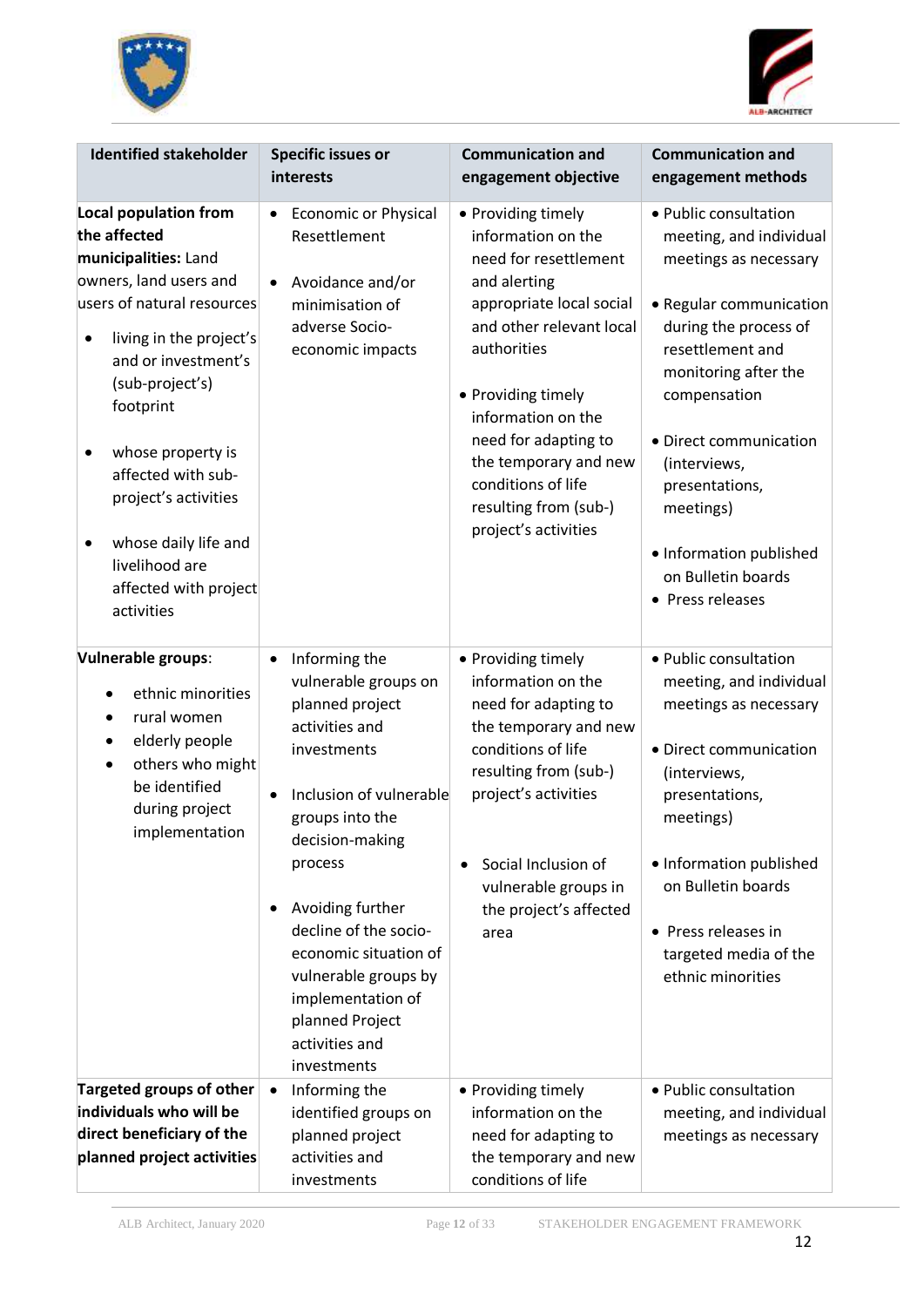



| <b>Identified stakeholder</b>                                                                                                                                                                    | <b>Specific issues or</b><br>interests                                                                                                                                                      | <b>Communication and</b><br>engagement objective                                                                                             | <b>Communication and</b><br>engagement methods                                                                                                                                                                                                                                                                                                                                                                                                       |
|--------------------------------------------------------------------------------------------------------------------------------------------------------------------------------------------------|---------------------------------------------------------------------------------------------------------------------------------------------------------------------------------------------|----------------------------------------------------------------------------------------------------------------------------------------------|------------------------------------------------------------------------------------------------------------------------------------------------------------------------------------------------------------------------------------------------------------------------------------------------------------------------------------------------------------------------------------------------------------------------------------------------------|
| on local and national<br>level:<br>Water consumers<br>Water users<br>(household, farming,<br>business, and other<br>purposes)<br>Farmers & farmer<br>$\bullet$<br>associations<br>Other citizens | Consulting targeted<br>groups on<br>development of sub-<br>project's activities and<br>investments                                                                                          | resulting from (sub-)<br>project's activities<br>• Evaluation of the<br>impacts from planned<br>activities                                   | • Direct communication<br>(interviews,<br>presentations,<br>meetings)<br>• Information published<br>on Bulletin boards<br>• Press releases in<br>targeted media,<br>including those of<br>ethnic minorities                                                                                                                                                                                                                                          |
| Ministry of Infrastructure •<br>and Environment -<br>Department of<br><b>Environmental and</b><br><b>Water Protection</b>                                                                        | Successful realization<br>of the project and its<br>planned sub-projects<br><b>Effective and efficient</b><br>$\bullet$<br>management of water<br>resources in the<br>Morava e Binces basin | • Achieving compliance<br>with World Bank's<br>requirements                                                                                  | • Public consultation<br>meetings, and<br>individual meetings as<br>necessary<br>• Regular communication<br>during the process of<br>resettlement and<br>monitoring after the<br>compensation<br>• Publishing information<br>on the extent, timing<br>and duration of planned<br>works and any expected<br>disruptions and<br>inconveniences on the<br>ministry's website<br>· Deliver press releases<br>to standard, electronic<br>and social media |
| Regional Water Company •<br>"Hidromorava" - Gjilan                                                                                                                                               | Company will be<br>Beneficiary of the<br>Project and sub-<br>project activities<br>Realization of planned<br>٠<br>development activities                                                    | • Proper management of<br>day-to-day obligations<br>and development plans<br>channelled through the<br>sub-project proposed<br>for financing | • Public consultation<br>meeting, and individual<br>meetings as necessary<br>• Publishing information<br>on the extent, timing<br>and duration of planned                                                                                                                                                                                                                                                                                            |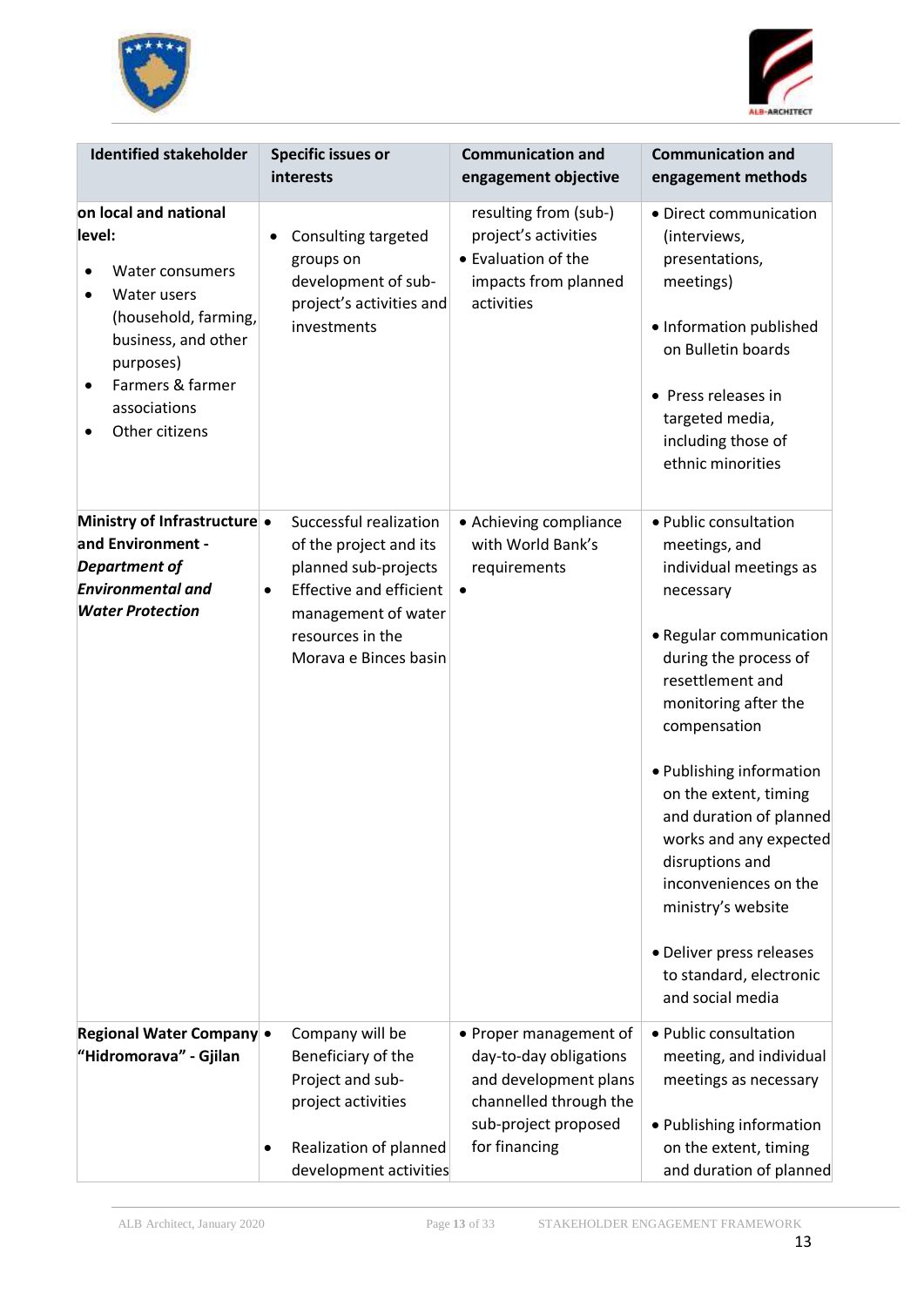



| <b>Identified stakeholder</b>                                                                                                                                                                                                                                      | <b>Specific issues or</b><br>interests                                                                                                                                                                                                                                                                                                                       | <b>Communication and</b><br>engagement objective                                                                                                                                                            | <b>Communication and</b><br>engagement methods                                                                                                                                                                                                                                                                                                                                                                                            |
|--------------------------------------------------------------------------------------------------------------------------------------------------------------------------------------------------------------------------------------------------------------------|--------------------------------------------------------------------------------------------------------------------------------------------------------------------------------------------------------------------------------------------------------------------------------------------------------------------------------------------------------------|-------------------------------------------------------------------------------------------------------------------------------------------------------------------------------------------------------------|-------------------------------------------------------------------------------------------------------------------------------------------------------------------------------------------------------------------------------------------------------------------------------------------------------------------------------------------------------------------------------------------------------------------------------------------|
| <b>World Bank</b><br><b>Other interested parties</b>                                                                                                                                                                                                               | <b>Effective and efficient</b><br>$\bullet$<br>management of<br>available water<br>resources in the<br>Morava e Binces basin<br>for public purposes<br>Delivery of quality<br>$\bullet$<br>waters to end users<br>(individuals,<br>institutions and<br>companies)<br>Successful realization<br>$\bullet$<br>of the Project and<br>supported sub-<br>projects | • Achieving compliance<br>with its requirements<br>set in the policy<br>documents of the bank<br>including Environmental<br>and Social Safeguards                                                           | works and any expected<br>disruptions and<br>inconveniences on the<br>company's website at<br>least two weeks prior to<br>the start of any<br>construction works, and<br>a week prior any<br>significant change in the<br>construction phase that<br>is of particular interest<br>to the local affected<br>population<br>• Deliver press releases<br>to standard, electronic<br>and social media<br>· Individual consultation<br>meetings |
|                                                                                                                                                                                                                                                                    |                                                                                                                                                                                                                                                                                                                                                              |                                                                                                                                                                                                             |                                                                                                                                                                                                                                                                                                                                                                                                                                           |
| <b>General public in the</b><br>country and particularly<br>in the Municipalities of<br>Kremenicë, Gjilan and<br>Ranillug                                                                                                                                          | Provision of drinking,<br>$\bullet$<br>irrigational and<br>industrial waters to<br>the local population,<br>agricultural<br>households and<br>industry                                                                                                                                                                                                       | Providing timely<br>٠<br>information on<br>Project benefits and<br>risks                                                                                                                                    | <b>Public consultation</b><br>meetings<br>Media/press releases                                                                                                                                                                                                                                                                                                                                                                            |
| <b>FLOWS Project's Working</b><br><b>Group Members and</b><br>other Relevant<br>government authorities,<br>ministries and public<br>institutions including:<br>· Municipalities of<br>Kremenicë, Ranillug<br>and Gjilan<br>• Ministry of<br>Agriculture, Forestry, | Issuing permits,<br>$\bullet$<br>consents and opinions<br>in accordance with<br>local legislation,<br>control of compliance<br>with local legislation<br>Development of<br>supportive<br>documentation for<br>sub-projects                                                                                                                                   | • Consultations with<br>relevant government<br>authorities concerning<br>Project activities in the<br>framework of<br>permitting procedures<br>• Reporting based on<br>national legislation<br>requirements | <b>Public consultation</b><br>meeting<br>Individual<br>consultation meeting<br>Media/press releases<br>٠<br>Direct communication<br>voice and textual                                                                                                                                                                                                                                                                                     |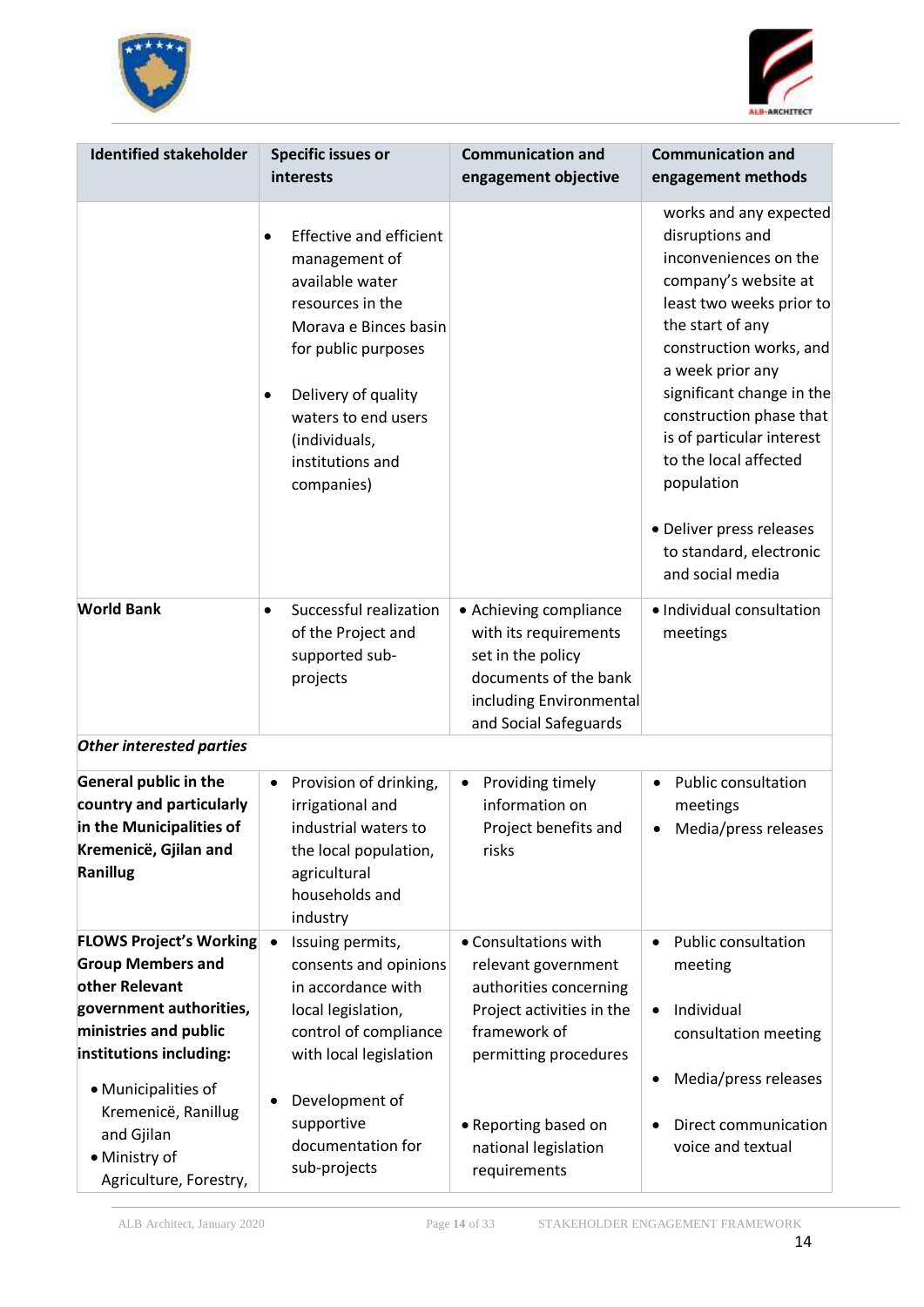



| <b>Identified stakeholder</b><br><b>Specific issues or</b><br>interests                                                                                                                                                                                                                                                                                                                                                                                                                                                                                                                                                                                                                                                                                                                                                                                                                                                                                                                                                                                                                   | <b>Communication and</b><br>engagement objective                                                                 | <b>Communication and</b><br>engagement methods |
|-------------------------------------------------------------------------------------------------------------------------------------------------------------------------------------------------------------------------------------------------------------------------------------------------------------------------------------------------------------------------------------------------------------------------------------------------------------------------------------------------------------------------------------------------------------------------------------------------------------------------------------------------------------------------------------------------------------------------------------------------------------------------------------------------------------------------------------------------------------------------------------------------------------------------------------------------------------------------------------------------------------------------------------------------------------------------------------------|------------------------------------------------------------------------------------------------------------------|------------------------------------------------|
| and Rural<br>Development<br>preparation,<br>٠<br>• Ministry of Economic<br>information exchange,<br>Development<br>planning,<br>• Ministry of Finance<br>coordination, and<br>monitoring of the<br>• Ministry of<br>FLOW project for<br>Infrastructure and<br><b>FLOWS Project's</b><br>Transportation<br><b>Working Group</b><br>• Ministry of Rural<br><b>Members</b><br>Development<br>• Ministry of<br>Infrastructure<br>· Ministry of Culture,<br>Youth and Sports<br>• Ministry of Labor and<br>Social Welfare<br>• Ministry of Health<br>• Ministry of Economic<br>Development, Publicly<br>Owned Enterprise's<br>Policy and Monitoring<br>Unit<br>• Ministry of Local<br><b>Government Affairs</b><br>· Inter-ministerial<br><b>Water Management</b><br>Council<br>· Regional River Basin<br>Authority<br>(department under<br>MIE)<br>• Kosovo Environment<br><b>Protection Agency</b><br>• Kosovo Cadastral<br>Agency<br>• Water Service<br><b>Regulatory Authority</b><br>· Hydrometeorology<br>Institute of Kosovo<br>• Association of<br>Regional<br>Development<br>Agencies | • Ensure efficient<br>participation of all<br>stakeholders<br>throughout FLOW<br>Project Stakeholder<br>Platform | $\bullet$                                      |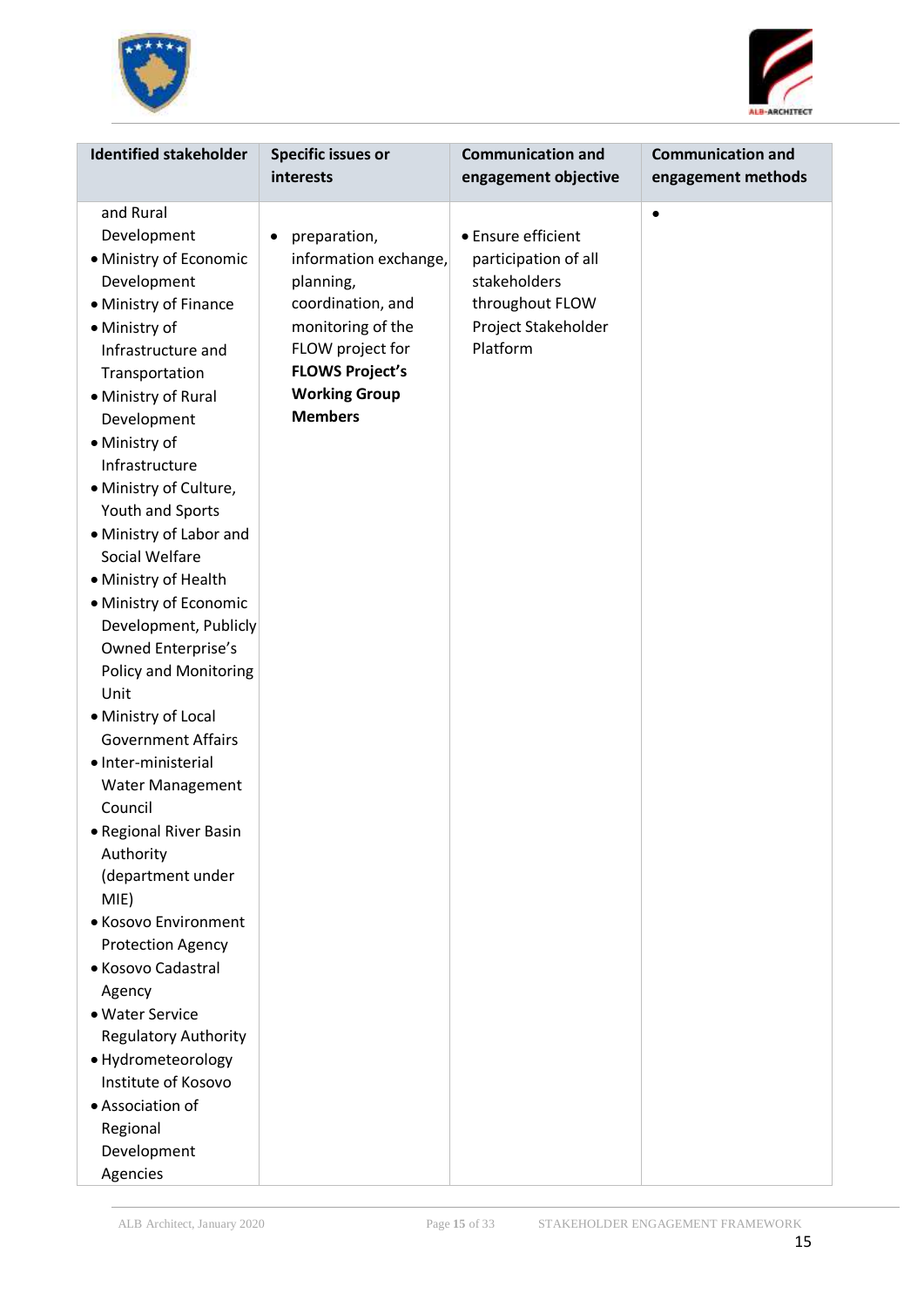



| <b>Identified stakeholder</b>                                                                                                                                                                                                                                                                                                                                                                                                                                                          | <b>Specific issues or</b><br>interests                                                                                                                                                                    | <b>Communication and</b><br>engagement objective                                                                                                          | <b>Communication and</b><br>engagement methods                                                                                                           |
|----------------------------------------------------------------------------------------------------------------------------------------------------------------------------------------------------------------------------------------------------------------------------------------------------------------------------------------------------------------------------------------------------------------------------------------------------------------------------------------|-----------------------------------------------------------------------------------------------------------------------------------------------------------------------------------------------------------|-----------------------------------------------------------------------------------------------------------------------------------------------------------|----------------------------------------------------------------------------------------------------------------------------------------------------------|
| • National Institute of<br><b>Public Health</b><br>• Emergency<br><b>Management Agency</b>                                                                                                                                                                                                                                                                                                                                                                                             |                                                                                                                                                                                                           |                                                                                                                                                           |                                                                                                                                                          |
| <b>National Associations</b><br>• Association of Water<br>Companies in Kosovo<br>• Kosovo Conservation<br>Agency<br>• Geological Service of<br>Kosovo<br>• Farmer and producer<br>associations<br>• University of Prishtina<br>• Association of<br>Regional<br>Development<br>Agencies (ARDA)                                                                                                                                                                                          | • Stakeholders of<br>significance for the<br>Project's success which<br>are interested in<br>protection of the<br>environment and<br>human health and<br>safety, as well as<br>wellbeing of farmers.      | • Providing timely<br>information,<br>communication and<br>consultations to fit<br>project activities to the<br>needs of targeted<br>stakeholders         | • Public consultation<br>meetings, and<br>individual consultation<br>meetings as necessary<br>• Direct email<br>communication<br>• Media/ press releases |
| Interested non-<br>governmental<br>organisations (NGOs)<br>and Civil Society<br><b>Organizations (CSOs)</b><br>Associations of<br>$\bullet$<br>Farmers and Agri-<br>production<br>Environmental<br>Social & welfare<br>Women and Youth<br><b>Rights Promoting</b><br>Groups<br>Other<br>Note: Any organisations<br>interested in the Project<br>can send their contact<br>details to the PMT to be<br>included in the Table of<br>NGOs provided in Annex<br>4 of this SEF and notified | • Stakeholders of high<br>significance for the<br>Project's success which<br>are interested in<br>protection of the<br>environment and<br>human health and<br>safety, as well as<br>wellbeing of farmers. | • Providing timely<br>information,<br>communication and<br>consultations to fit<br>project activities to the<br>needs of farmers and<br>vulnerable groups | • Public consultation<br>meetings, and<br>individual consultation<br>meetings as necessary<br>• Direct email<br>communication<br>• Media/ press releases |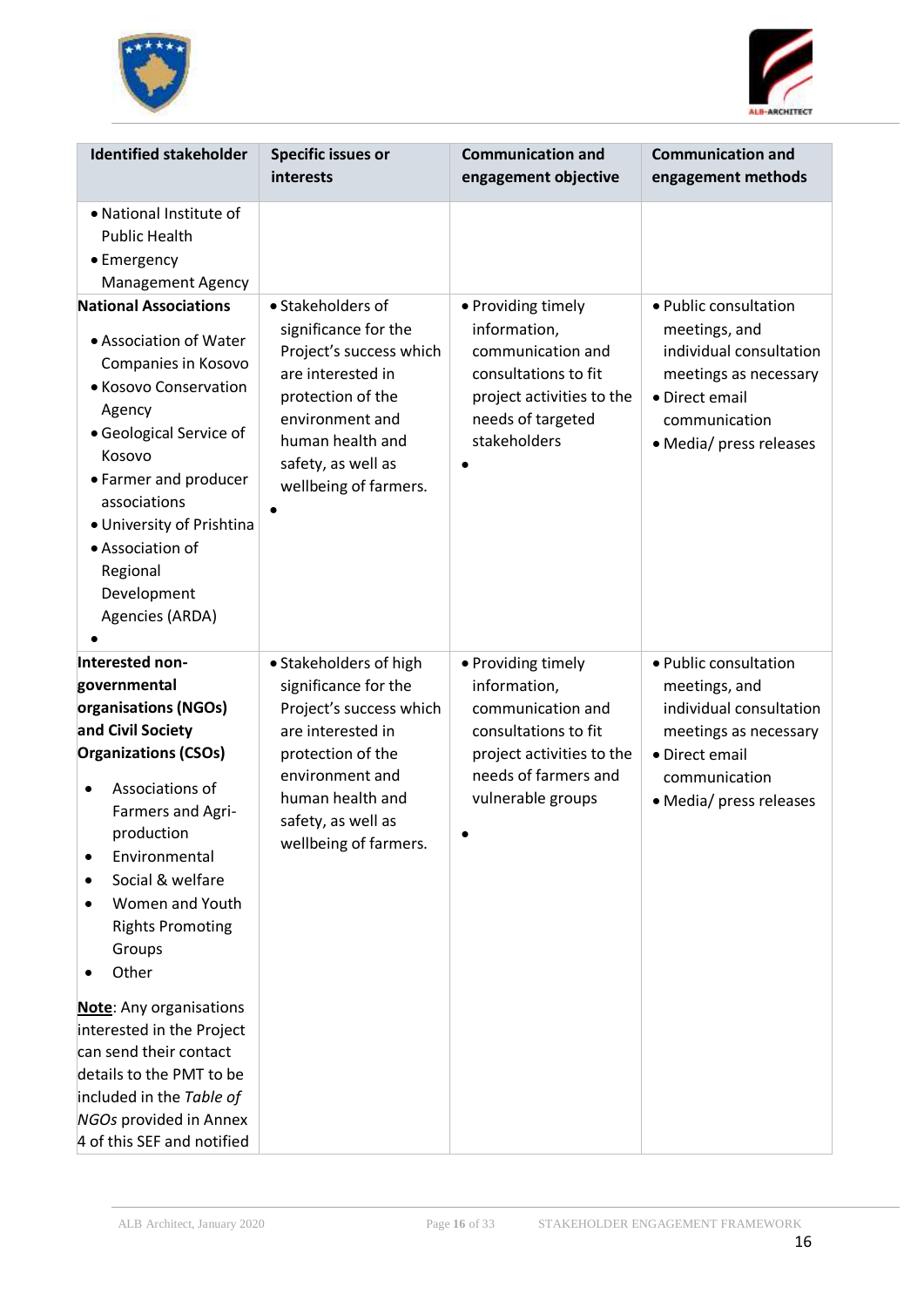



| <b>Identified stakeholder</b>                                                                                                                                                                                                                                                                                                                                                                                   | <b>Specific issues or</b><br>interests                                                                                                                                                                            | <b>Communication and</b><br>engagement objective                                                                                                        | <b>Communication and</b><br>engagement methods                                                                                                           |
|-----------------------------------------------------------------------------------------------------------------------------------------------------------------------------------------------------------------------------------------------------------------------------------------------------------------------------------------------------------------------------------------------------------------|-------------------------------------------------------------------------------------------------------------------------------------------------------------------------------------------------------------------|---------------------------------------------------------------------------------------------------------------------------------------------------------|----------------------------------------------------------------------------------------------------------------------------------------------------------|
| directly about Project<br>events.                                                                                                                                                                                                                                                                                                                                                                               |                                                                                                                                                                                                                   |                                                                                                                                                         |                                                                                                                                                          |
| <b>Businesses</b><br>• Agriculture domain<br>• Trade and Retail<br>• Transport domain<br>• Artana Mine (located<br>in Novo Brdo)<br>· Investors<br>• other private sector<br>stakeholders                                                                                                                                                                                                                       | Involvement in<br>$\bullet$<br>development of sub-<br>project activities<br>suitable to their needs<br>and capacities                                                                                             | Informed businesses<br>$\bullet$<br>who will need to<br>adjust their<br>investments and<br>operations to the<br>planned outcomes of<br>the sub-projects | • Public consultation<br>meetings, and<br>individual consultation<br>meetings as necessary<br>• Direct email<br>communication<br>• Media/ press releases |
| <b>Donors and Other</b><br><b>International and</b><br>Supranational<br>Organizations<br>• European centre for<br>minority issues<br>Kosovo<br>$\bullet$ USAID<br>• Swiss Cooperating<br>Office in Kosovo<br>· Helvetas Swiss Inter-<br>cooperation<br>• The European Union<br>• The Swedish<br>International<br>Development and<br>Cooperation Agency -<br>Government of<br>Sweden<br>$\bullet$ GIZ<br>• Other | Stakeholders of high<br>$\bullet$<br>significance for the<br>Project's success who<br>are directly or<br>indirectly engaged and<br>involved in sub-<br>project planning and<br>financing of its<br>implementation | Realization of<br>$\bullet$<br>addressed support<br>and finances                                                                                        | • Public consultation<br>meetings, and<br>individual consultation<br>meetings as necessary<br>Direct email<br>communication<br>• Media/ press releases   |
| <b>Employees of the</b><br><b>Operator/ Ministry (and</b><br>PMT), and the Trade<br><b>Unions</b>                                                                                                                                                                                                                                                                                                               | Stakeholders of high<br>$\bullet$<br>significance for the<br>Project's success who<br>are directly or<br>indirectly engaged in                                                                                    | Providing timely<br>$\bullet$<br>information about the<br>planned Project<br>activities                                                                 | • The Ministry's internal<br>communication<br>channels<br>• Trainings as necessary                                                                       |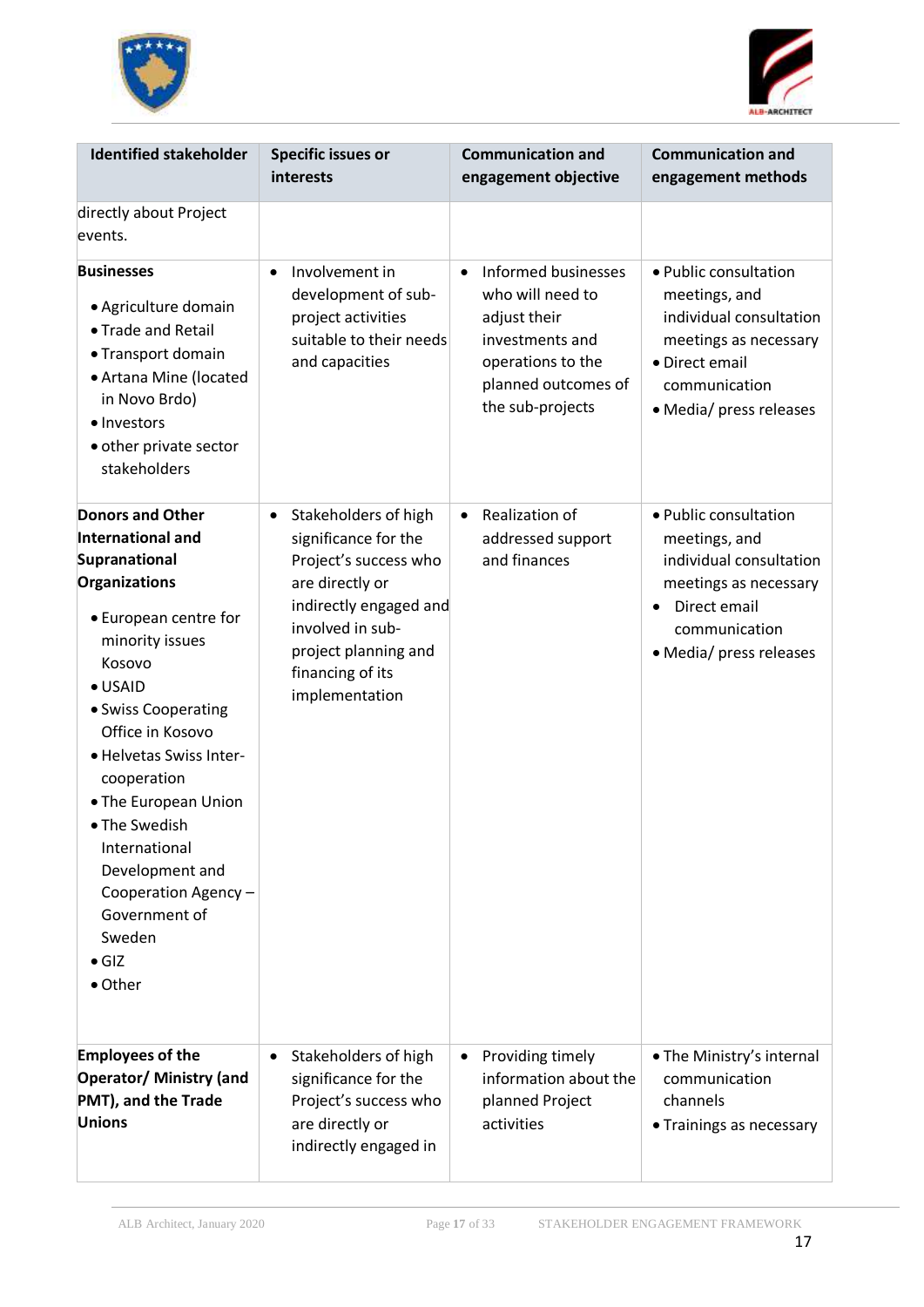



| <b>Identified stakeholder</b>                                                                                                  | <b>Specific issues or</b>              | <b>Communication and</b>                                                                                                                          | <b>Communication and</b>                                                                                                                                                                                                                                                                                                    |
|--------------------------------------------------------------------------------------------------------------------------------|----------------------------------------|---------------------------------------------------------------------------------------------------------------------------------------------------|-----------------------------------------------------------------------------------------------------------------------------------------------------------------------------------------------------------------------------------------------------------------------------------------------------------------------------|
|                                                                                                                                | <i>interests</i>                       | engagement objective                                                                                                                              | engagement methods                                                                                                                                                                                                                                                                                                          |
| <b>Contractors or</b><br>subcontractors for<br>construction, monitoring<br>and supervision of<br>works, and their<br>employees | Project planning and<br>implementation | Provision of Project<br>$\bullet$<br>code of conduct and<br>work safety and<br>health regulations,<br>environmental<br>protection<br>requirements | • Information through<br>tender procedure and<br>contracts<br>• Communication via<br>supervising engineers<br>• Toolbox talks at<br>construction sites on<br>health and safety topics<br>• Monthly reports on<br>progress of works to be<br>submitted by<br>contractors during<br>construction works<br>$\bullet$ Trainings |

### 5.2. Disadvantaged / vulnerable individuals or groups

<span id="page-17-0"></span>Residents of both, Serbian and Roma ethnic groups are present in the project area. In the municipality of Kamenicë there is a minor presence of residents with Serbian ethnic origin, but in municipality of Ranillug citizens of Serbs ethnic origin represent significant majority.

Providing translation into a minority's language (Serbian) for the local population on behalf of the project and its investments (sub-projects), as well as actively disseminate relevant project information to the local community (in Serbian parallel to Albanian language, and English if possible) will significantly and effectively bridge the discrepancies and potential impedance to information access that might occur during project implementation. This will facilitate avoidance of marginalization that might occur due to the existence of language gap within the affected communities. This also applies for all Project's investments (sub-projects) that will be defined and realized within each of the planned Project's (sub-)components.

Further to historical context and unsatisfying inclusion of all social groups in the participation in public life, women and members of other vulnerable groups (elderly people, poor farmers, ethnic minorities-Serbian and Roma) may find it difficult to defend their interests in a public forum. For this reason, it is important for project management to ensure the involvement of women and members of other vulnerable groups in the consultation process, particularly on a second level of stakeholder engagement -the level of realization of planned activities/investments (sub-projects), described within the sub-components of the FLOWS project.

# <span id="page-17-1"></span>6. Stakeholder Engagement Program

For the Project's purposes PMT, along with PTC and PSC, will use different methods of stakeholder engagement in order to ensure continuous communication with all interested stakeholders and to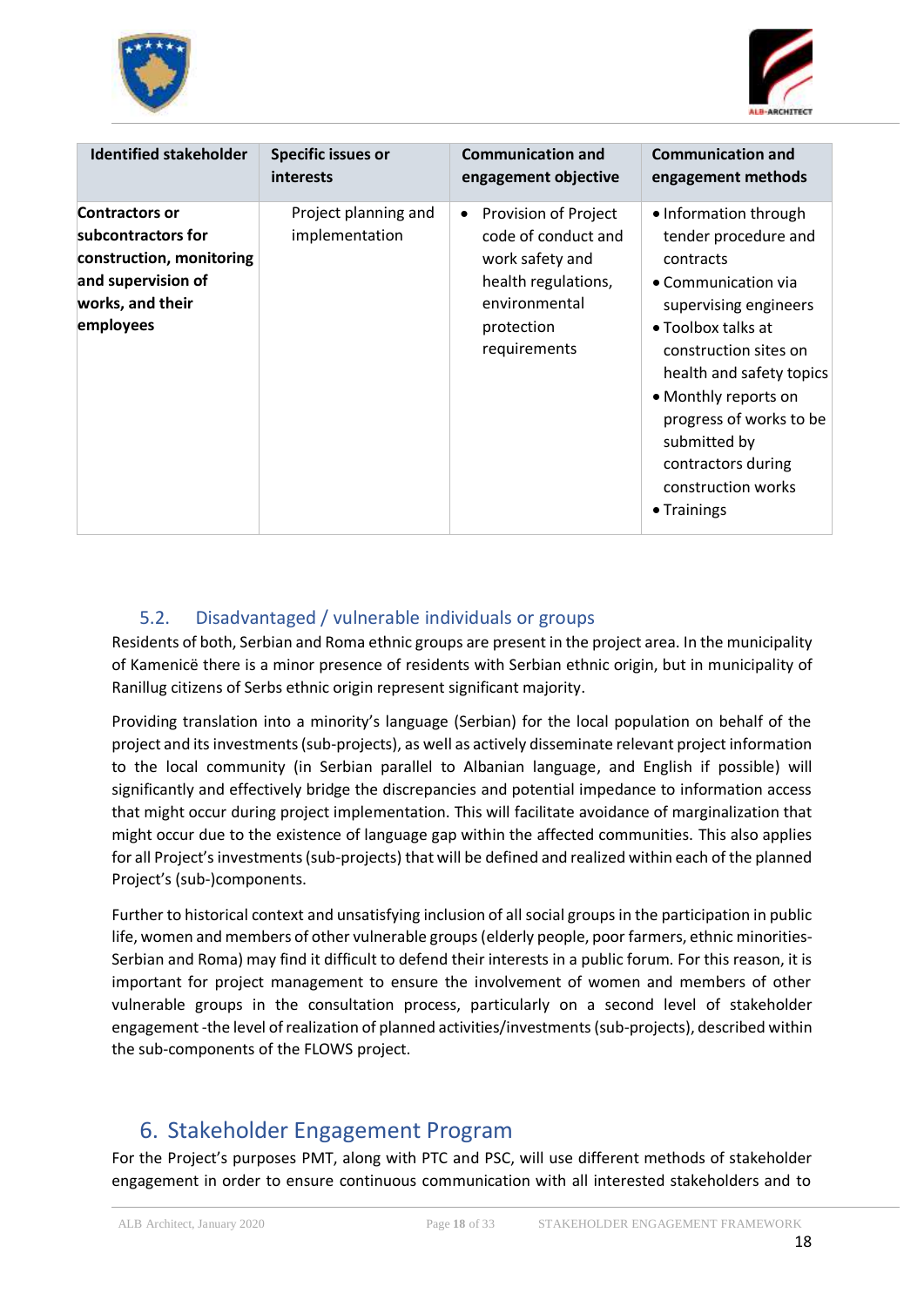



make all necessary information available and accessible to the public. MIE in cooperation with operator Hidromorava and municipalities Kamenicë, Ranillug and Gjilan, as well as representatives of the local communities affected by the Project activities, particularly investments (sub-projects), will ensure that affected people, local residents and businesses living or operating in the vicinity of the project area are regularly informed about the Project development especially addressing start of construction activities of sub-projects and their impacts onto the local residents and businesses.

The PMT will carry out public consultations and information dissemination that will reflect main issues of relevance to the Project and each separate sub-component's activity and investment (sub-project).

A public disclosure package for the Project will contain:

- Environmental and Social Management Framework (ESMF)
- Project's Stakeholder Engagement Framework (SEF),
- Resettlement Policy Framework (RPF)

All these documents will be published on MIE's website [\(www.mmph.rks-gov.net\)](http://www.mmph.rks-gov.net/), FLOWS dedicated website, the web sites of Hidromorava, and three most affected municipalities: Kamenicë, Gjilan and Ranillug. Documents will be prepared in Albanian, English and Serbian language and made publicly available, upon their official approval.

For each separate sub-component's activity and investment (sub-project) supported within this Project, a separate SEP document will be created (see **Annex 6** for Table of Content) that will reflect the needs for information disclosure and stakeholder's engagement throughout the life cycle of the project. The separate sub-component's activity and investment's (sub-project's) SEP will be published on the above-mentioned website, along with other sub-project's documents relevant for efficient public disclosure and stakeholder engagement process.

PMT will engage with stakeholders throughout the project life cycle, commencing such engagement as early as possible in the separate sub-component's activity and investment development process and in a timeframe that enables meaningful consultations with stakeholders on project design. The nature, scope and frequency of stakeholder engagement will be proportionate to the nature and scale of the separate sub-component's activity and investment and its potential risks and impacts.

The SEP will be designed to take into account the main characteristics and interests of the stakeholders, and the different levels of engagement and consultation that will be appropriate for different stakeholders.

Printed copies of public disclosure package will be available in MIE premises. In addition, printed copies of relevant project documents will be available in Project's local office premises as well as on construction site – Contractor's office, upon beginning of construction works (for those separate subcomponent's activity and investment that includes such), and premises of the affected municipalities.

The aforementioned documents will remain disclosed on the MIE website, and affected municipalities during a period of 30 calendar days prior to consideration of the Project by the WB Board of Directors and local national procedure, and will remain publicly available throughout the life of the Project.

The MIE, for the FLOWS's purpose, will schedule and hold at least one public consultation meeting after disclosure of the above listed documents. The meeting is tentatively planned for early **February 2020**. MIE will inform all relevant stakeholders about the exact date, time and venue where the meeting will be held, at least 7 days in advance (but preferably 2 weeks), through disclosure at the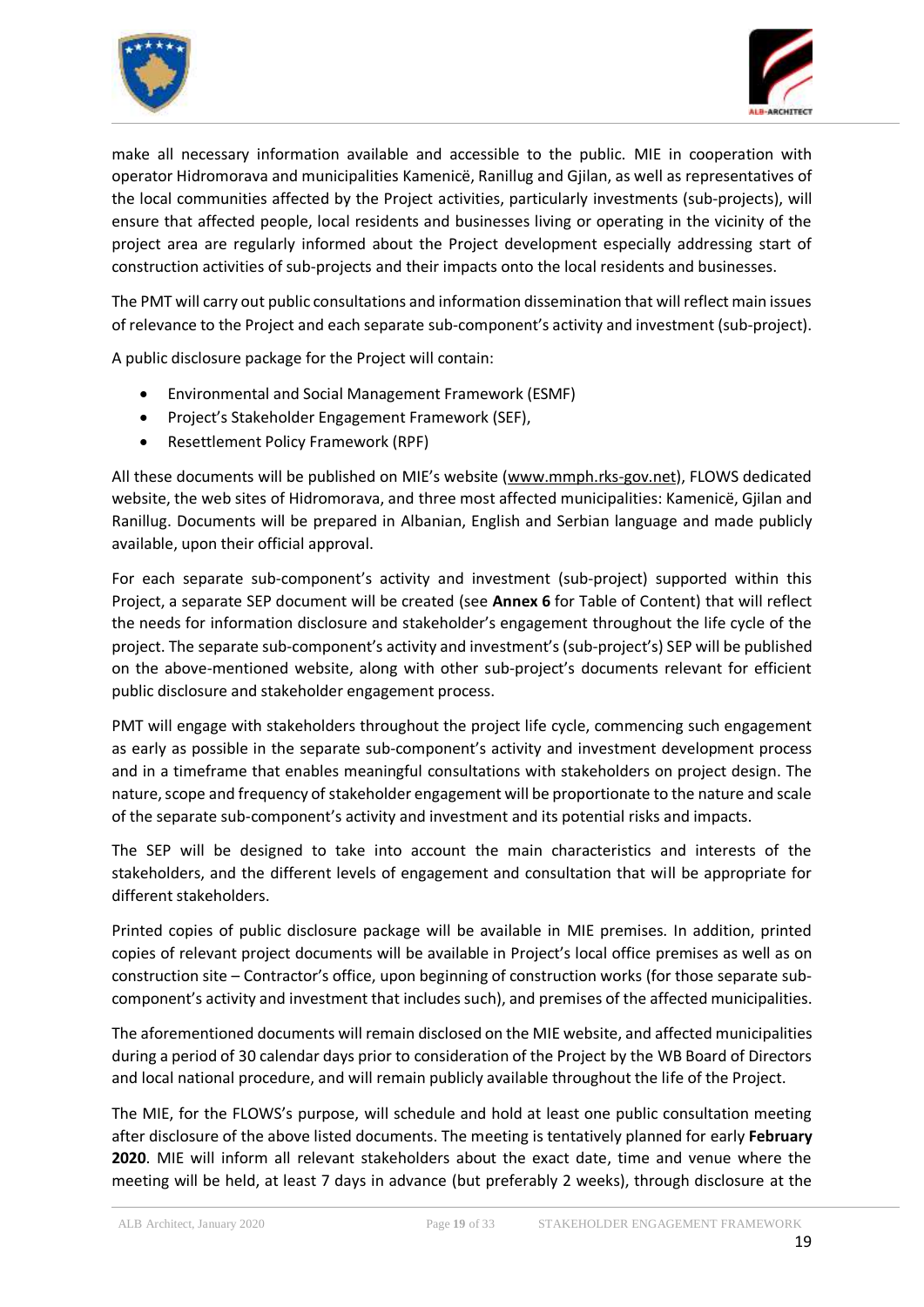



websites of the MIE, FLOWS, Hidromorava and Municipalities of Kamenicë, Ranillug and Gjilan, local media (newspapers, online news portals), social media and the bulletin boards of all three municipalities. The announcement of the public meetings/presentations will also be posted in the affected settlements in order to specifically target the local population living in these communities. In addition, NGOs listed in **Annex 4** to this SEF will be directly contacted and informed of the public meeting. The same procedure applies to each investment (sub-project).

All available Project information and documents, and this refers to all sub-projects, will be disclosed to the public at least 2 weeks in advance of the meetings. If necessary, separate meetings will be held to ensure that the stakeholder engagement is gender responsive.

The meetings will be aimed at providing information to the public about the planned project components and potentially known sub-projects. Participants will be able to present their opinions and remarks with regard to the Project, as well as suggest possible solutions of the issues raised.

The conclusions of the meeting will be agreed during the meeting and recorded. For this purpose, a format presented in the **Annex 5** will be used. All justified comments and proposals will be considered and appropriately addressed. The PMT will publish a summary report of all relevant issues raised, including explanations for inclusion or exclusion of proposals.

A summary of all stakeholder engagement and disclosure requirements listed above is provided in Table below.

|              | Activity                                                                                                                                                                                                                                                                                                                                                                                                                                                                                                                                                                                                                     | Timing/further detail                                                                                                                                                                | Responsibility         |
|--------------|------------------------------------------------------------------------------------------------------------------------------------------------------------------------------------------------------------------------------------------------------------------------------------------------------------------------------------------------------------------------------------------------------------------------------------------------------------------------------------------------------------------------------------------------------------------------------------------------------------------------------|--------------------------------------------------------------------------------------------------------------------------------------------------------------------------------------|------------------------|
| $\mathbf{1}$ | following<br>that<br>the<br>Project<br>Ensure<br>documents are publicised on the websites<br>of the MIE, Hidromorava and affected<br>municipalities:<br>This SEF<br>Project Grievance Form and Public<br>۰<br>Grievance Leaflet<br><b>Environmental and Social</b><br>٠<br>Management Framework<br><b>Resettlement Policy Framework</b><br>$\bullet$<br>Any Resettlement Action Plans as<br>۰<br>developed<br>Any Environment and Social<br>٠<br>Management Plans as developed<br>Print and keep hard copies of documents at<br>of MIE, Hidromorava<br>premises<br>and<br>Municipalities of Kamenicë, Gjilan and<br>Ranillug | All available Project<br>information and documents<br>will be disclosed to the<br>public as soon as available,<br>but at least 2 weeks in<br>advance prior to the public<br>meeting. | PMT and<br>Hidromorava |

Table 3: Summary of Stakeholder Engagement and Disclosure Requirements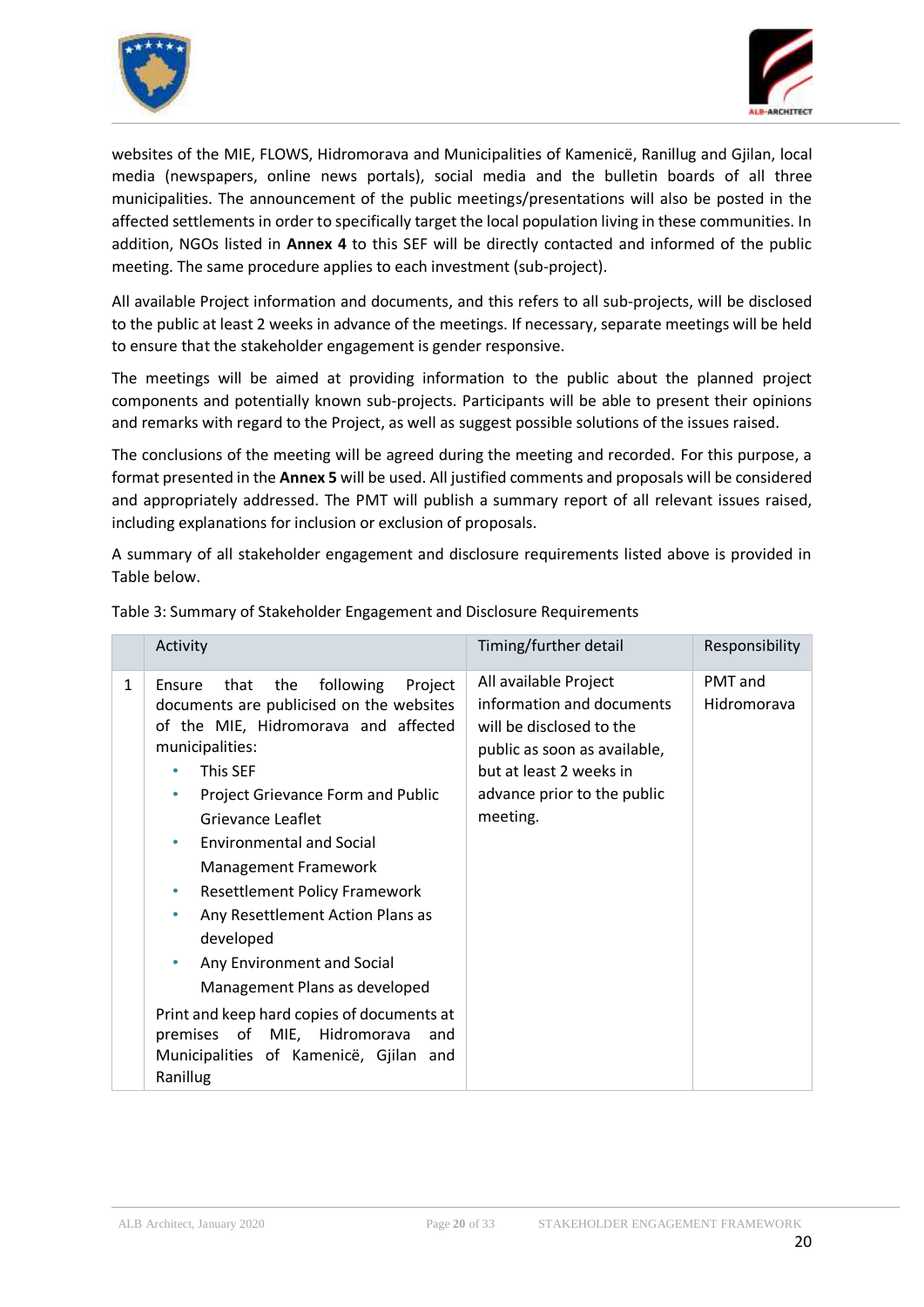



|                | Activity                                                                                                                                                                                                                                                                                                                                                      | Timing/further detail                                                                                                                                                                                                                                                                                                                                                                                                                                                                                  | Responsibility         |
|----------------|---------------------------------------------------------------------------------------------------------------------------------------------------------------------------------------------------------------------------------------------------------------------------------------------------------------------------------------------------------------|--------------------------------------------------------------------------------------------------------------------------------------------------------------------------------------------------------------------------------------------------------------------------------------------------------------------------------------------------------------------------------------------------------------------------------------------------------------------------------------------------------|------------------------|
| $\overline{2}$ | Organise at least one public consultation<br>meeting after disclosure of the above<br>listed documents<br>Encourage written proposals and<br>comments<br>Provide timely access to the documents<br>before any meeting (at least 2 weeks)                                                                                                                      | Stakeholders will be<br>informed about the exact<br>date, time and venue where<br>a meeting will be held, at<br>least seven days in advance<br>(but preferably 14 days),<br>through disclosure through<br>the websites of the MIE,<br>FLOWS, Hidromorava, Social-<br>, national and local media<br>and the bulletin boards of<br>the Municipalities, as well as<br>affected settlements.<br>NGOs listed in Annex 4 to<br>this SEF will be directly<br>contacted and informed of<br>the public meeting. | PMT and<br>Hidromorava |
| 3              | Organise individual consultation meetings                                                                                                                                                                                                                                                                                                                     | As needed or requested by<br>the MIE, Municipality or by<br>any identified stakeholder<br>groups/individuals                                                                                                                                                                                                                                                                                                                                                                                           | PMT and<br>Hidromorava |
| 4              | Document all opinions, remarks and<br>possible solutions with regards to the<br>Project raised by stakeholders during<br>consultation meetings, and address<br>appropriately                                                                                                                                                                                  | Ongoing                                                                                                                                                                                                                                                                                                                                                                                                                                                                                                | PMT and<br>Hidromorava |
| 5              | Publicise information about the extent,<br>timing and duration of planned<br>construction works, and any expected<br>disruptions and inconveniences via the<br>websites of the MIE, FLOWS, Hidromorava<br>and affected municipalities, particularly on<br>their Social media instruments, for the<br>project in general and its investments<br>(sub-project). | Two weeks prior to the start<br>of any investment's related<br>activities.                                                                                                                                                                                                                                                                                                                                                                                                                             | PMT and<br>Hidromorava |
| 6              | Maintain general FLOWS SEP Register for<br>the Project and investments (sub-project)<br>and make accessible to the public<br>Stakeholder Engagement Plan for each<br>separate investment (sub-project)                                                                                                                                                        | FLOWS SEP Register will<br>include SEP meetings held<br>for the purpose of all<br>Project's investments (sub-<br>projects).                                                                                                                                                                                                                                                                                                                                                                            | PMT and<br>Hidromorava |

Where the Project's investment (sub-project) include construction works, an Information Boards will be installed at the entrance of every affected settlement by the main Contractors on each sub-project,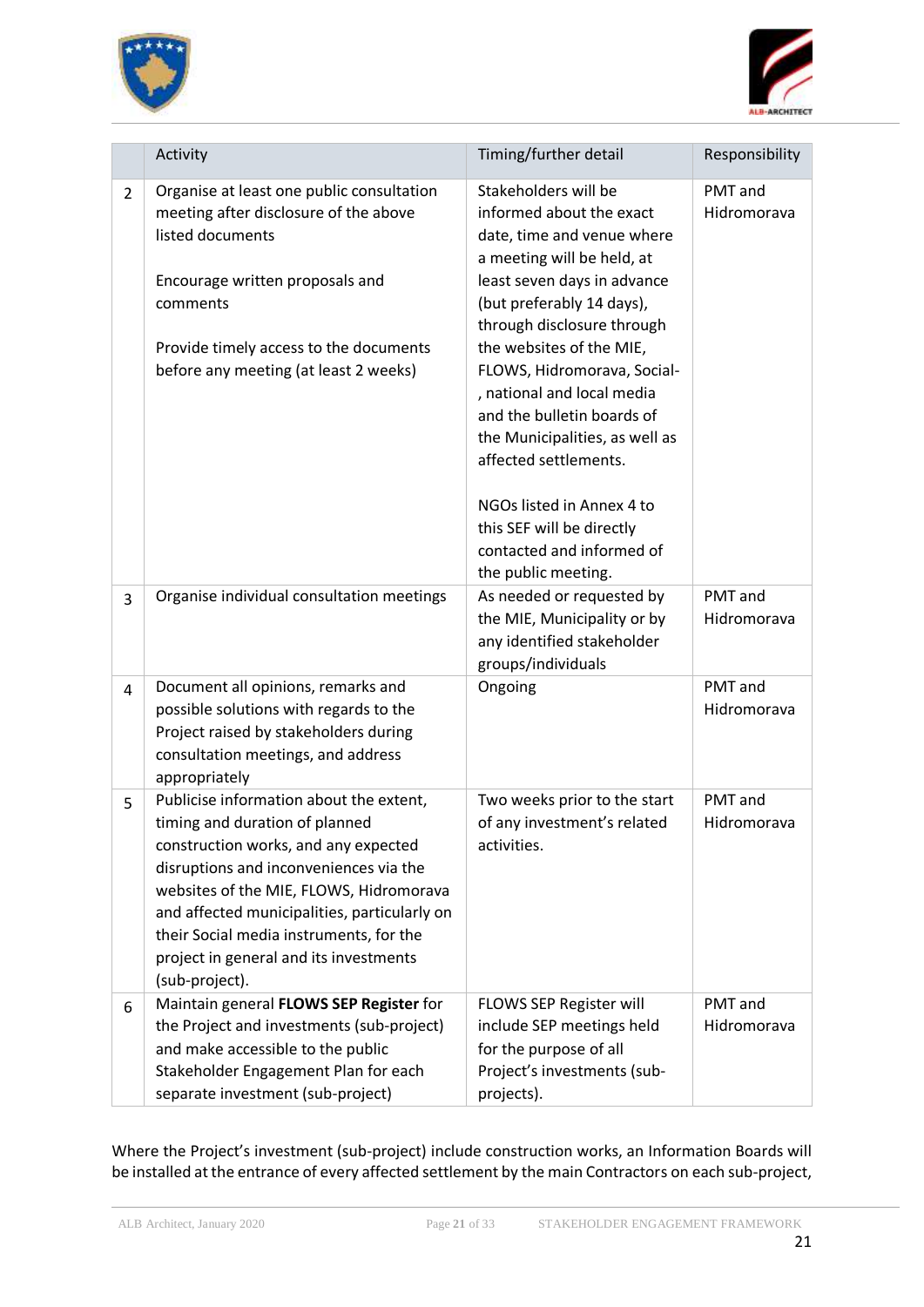



and will serve as a media tool/channel for communications with the local residents. Information in relation to the Grievance Mechanism will also be included on these Information Boards. The Contractors on each sub-project will secure sites prior to any construction activities taking place and will ensure appropriate construction and warning signs are in place.

Throughout the life of the Project, PMT, MIE, Hidromorava, and the Contractor(s) engaged to realize planned activities for the investment (sub-project) will continue to engage with stakeholders throughout the sub-project's life cycle. This Stakeholder Engagement Plan will be updated to reflect Project progress, as well as progress of all investments (sub-projects).

The SEF will be updated periodically, and each investment's (sub-project's) SEP will be updated prior accordingly, when (if) such need occurs. Issues raised during realization of any activities within the project and/or its investments (sub-projects) will be documented, and a response will be provided through the mechanisms described in this document.

All SEP documents for separate sub-component's activities and investments (sub-projects) will have to follow the exact model of Stakeholder Engagement Program described in this chapter of the SEF.

# <span id="page-21-0"></span>7. Resources and Responsibilities for implementing stakeholder engagement activities

A Project Management Team will be set up by the MIE, and it will be responsible for implementing of the Project and separate sub-component's activity and investments. Project Technical Committee will monitor implementation of planned stakeholder engagement activities including implementation of the planned activities with this SEF and separate SEPs.

PMT will include in its team a Citizen's Engagement Facilitator (the Facilitator might be contracted entity or in house hired staff), who will:

- Together with PMT and implementing agencies will promotes the project
- Drives awareness campaigns
- Executes ground level legwork (LCs, NGOs,civil society, etc), collects ideas, identifies & empowers ambassadors
- Mentors & trains applicants
- Liaises with Municipalities, FLOWS office, River Basin Board
- Supports proposal evaluation and selection (public polls)
- Supports public consultations

Additionally, he/she will be responsible for administration of Project's Facebook Page, Cooperation with local media (eg. Kamenica TV) and Promotional events & advertising.

Citizen's engagement facilitator will be responsible person for implementation of this SEF during the entire Project cycle, and in charge of communicating with the communities. Her/his contact information shall be updated if needed.

All contractors in charge of carrying out specific investment's (sub-project's) activities will also be required to implement the relevant provisions of SEF (see Chapter 5 for more details). The grievance mechanism requirements will be laid out in the tender documentation and contracts signed with the contractors.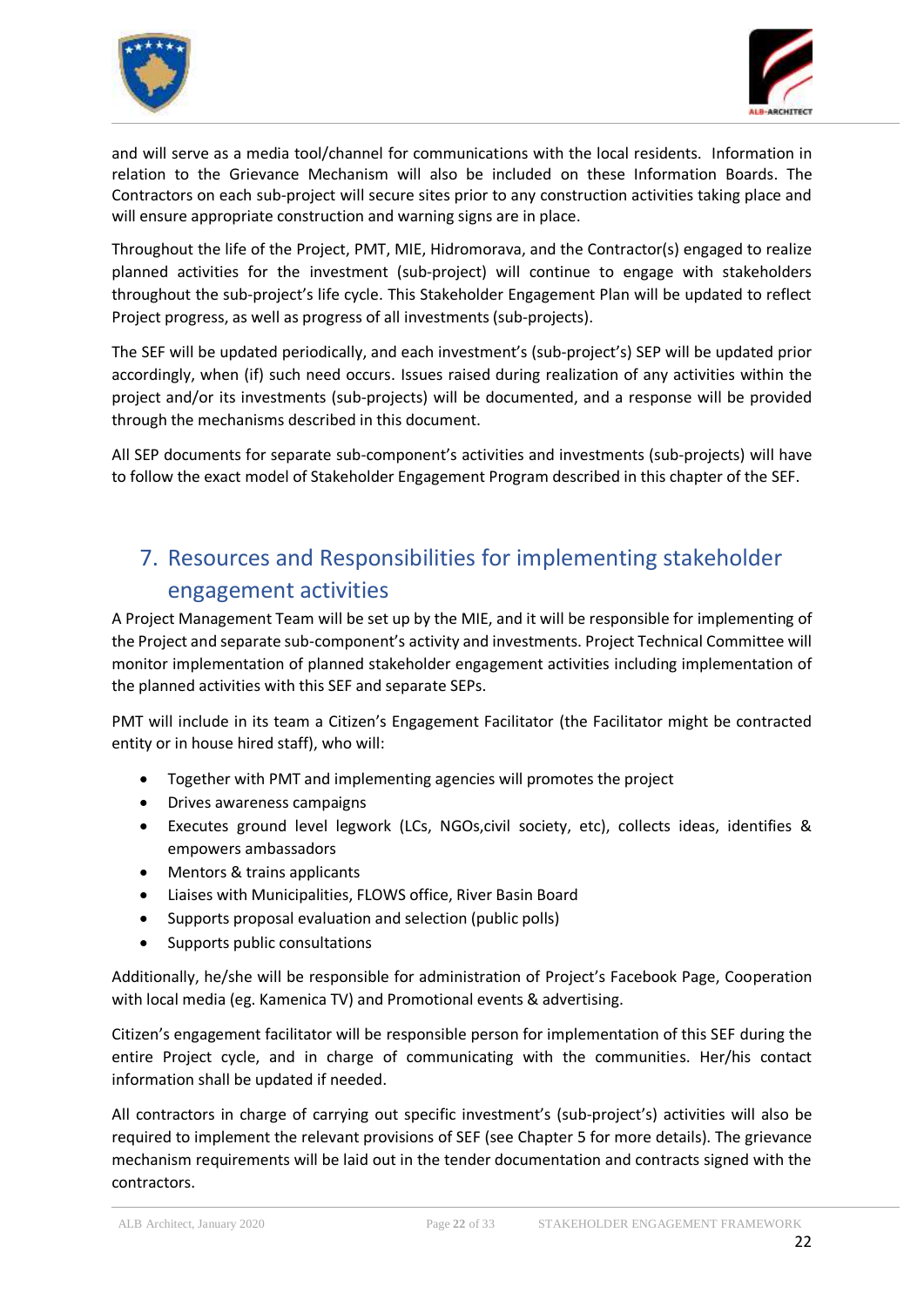



This SEF is created by MIE from their own operational costs. Implementation of activities planned with this SEF will also be covered by MIE budget. Separate SEPs will be prepared by the project developer from their own budget, as well as implementation process of each separate SEP.

# <span id="page-22-0"></span>8. Grievance Mechanism

PMT will establish a grievance procedure for the overall project, including sub-component's activities and investments. All stakeholders, on all activities and investments (sub-projects), will be informed on the existence and availability of the grievance mechanism, the PMT's appointed contact persons responsible for implementation of grievance mechanism, as well as the forms of submitting complaints.

Project Grievance Leaflet and Grievance Form **(Appendix 1)**, used for the Project and its investments (sub-project) will be available on the websites of MIE, FLOWS project, Hidromorava and municipalities of Kamenicë, Gjilan and Ranillug, as well as in printed copies at the Project's premises located in Kamenicë and other locations that will be defined prior start of realization of sub-component's activities and/or investments. In case where any of the involved instances receives grievance (in printed form or by e-mail, or verbal) it has to deliver it to the Project's main office within period of 3 days. Grievance received on behalf of any activity and/or investment (sub-project) shall be forwarded to the responsible person for grievances within the Project.

A Grievance Form may be also submitted to the Contractor in the stage of construction works. Grievance Leaflet and Form will be available on construction site, on Albanian and Serbian language, in printed forms whereas Leaflet will be hung on the construction site bulletin board in order to be visible to the public and interested parties. Contractor is obliged to forward all fulfilled grievances to the project's contact person in PMT.

All grievances will be recorded in a Project's Grievance Registry **(Appendix 3)** and acknowledged in 7 calendar day period. The stakeholder-complainant will be informed by PMT about proposed corrective measures and actions taken within 15 calendar days upon the acknowledgement of grievance. In case if PMT is not able to solve the issue or in case where action is not required PMT will provide explanation and justification to the complainant how to further proceed with the grievance in case if complainant is not satisfied with the outcome. Complaints can address other legal remedies in accordance to Kosovo laws and regulations.

PMT will monitor the way in which grievances will be handled and keep recording the process in Grievance Registry including those delivered by the Contractor whereas the Registry will serve as a basis for completion of grievance management reports that will be included into the Annual Environmental and Social reports to the Bank.

PMT will publish and regularly update all relevant documents and grievance procedures on the FLOWS project's website, as well as provide hard copies of Grievance Forms to the municipalities of Kamenicë, Gjilan and Ranillug. PMT will provide feedback to all stakeholders who fulfilled Grievance form by email or mail. PMT will communicate with all relevant stakeholders and will inform them about any changes in the project dynamics where all updates will be published on MIE and municipal web sites and provided leaflets to the local communities in the affected project area.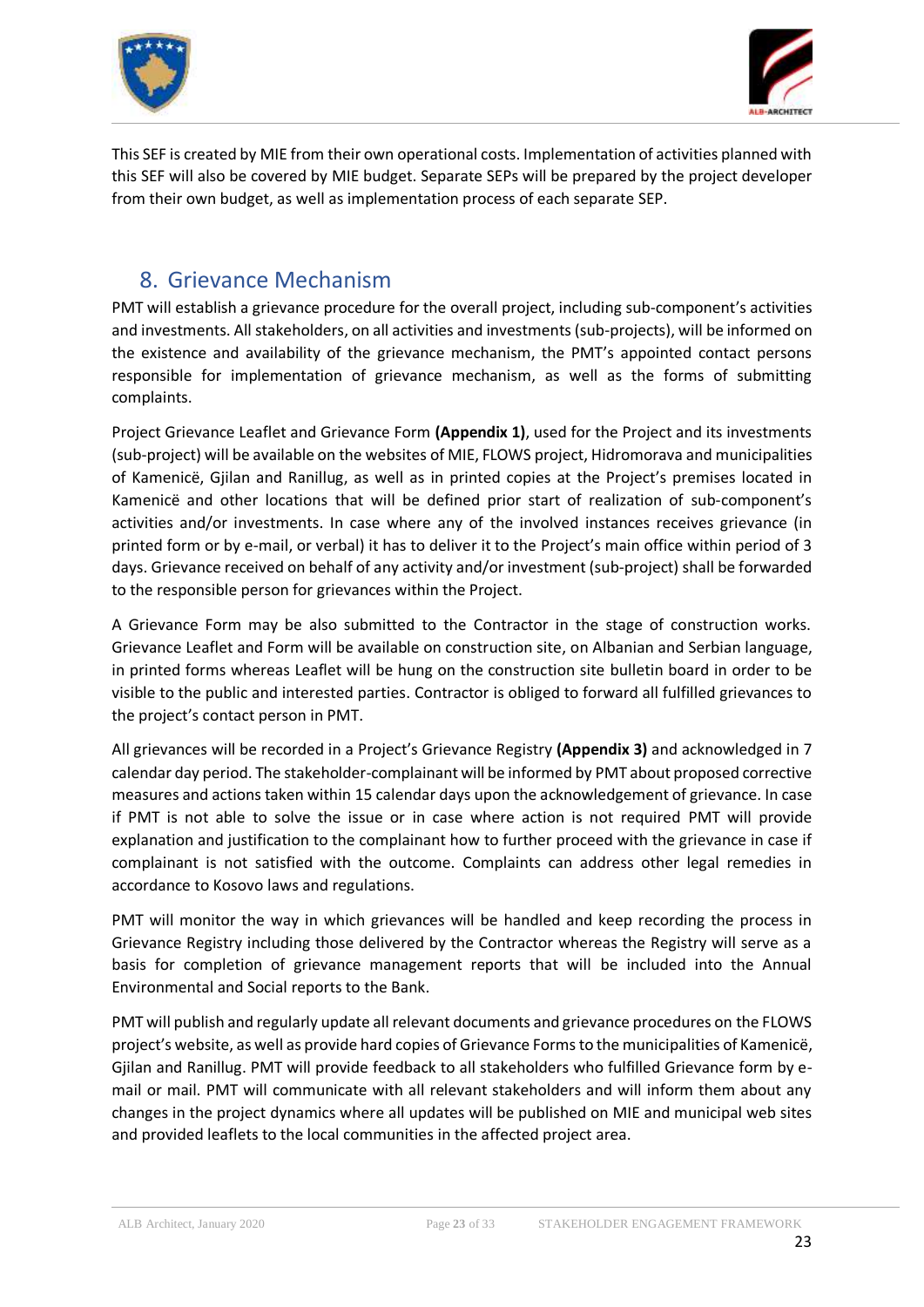



At all times, complainants may seek other legal remedies in accordance with the legal framework of Kosovo, including formal judicial appeal.

A separate grievance mechanism will be available for workers and for issues related to land acquisition.

Contact information for enquiries and grievances:

*Attention:* Mr/Mrs. Name and Surname *Address:* Rr. Skenderbeu p.n, Kamenicë *Tel*: + 383 4X XXX XXX *E-mail*: email@email.com

### <span id="page-23-0"></span>9. Monitoring and Reporting

PMT together with Hidromorava and local authorities from all three municipalities will be responsible for monitoring PMT implementing activities in the sphere of Project's Stakeholder Engagement, as well as communication channels, particularly with the PAPs. Coordinator of PMT will be responsible for monitoring of investment's (sub-project's) stakeholder engagement and implementing activities, as well as work of PMT.

Monitoring reports for separate sub-component's activity and investment should contain information about:

- Consultation meetings with stakeholders (place, time, issues discussed, mitigation measures provided by PMT), including information on each separate sub-component's activity and investment.
- Grievances identified in the reporting period (and all detailed information about it)

PMT will prepare *Stakeholder Engagement Activities Report for the FLOWS Project,* on a semi-annual basis, where it will include summarized information for stakeholder engagement activities by separate sub-component's activity and investment.

PMT will report on stakeholder engagement activities to the FLOWS Project implementation bodies PTC and PSC, on annual basis. Each Stakeholder Engagement Activities Report for this Project will be published on the FLOWS dedicated web site for public review and further comments.

PMT will invite external monitoring by interested NGO/CSO in the local area to monitor implementation of SEP activities. More on this issue can be found at World Bank's Good Practice Note on Third-Party Monitoring.

Indicators to be monitored during SEF implementation are: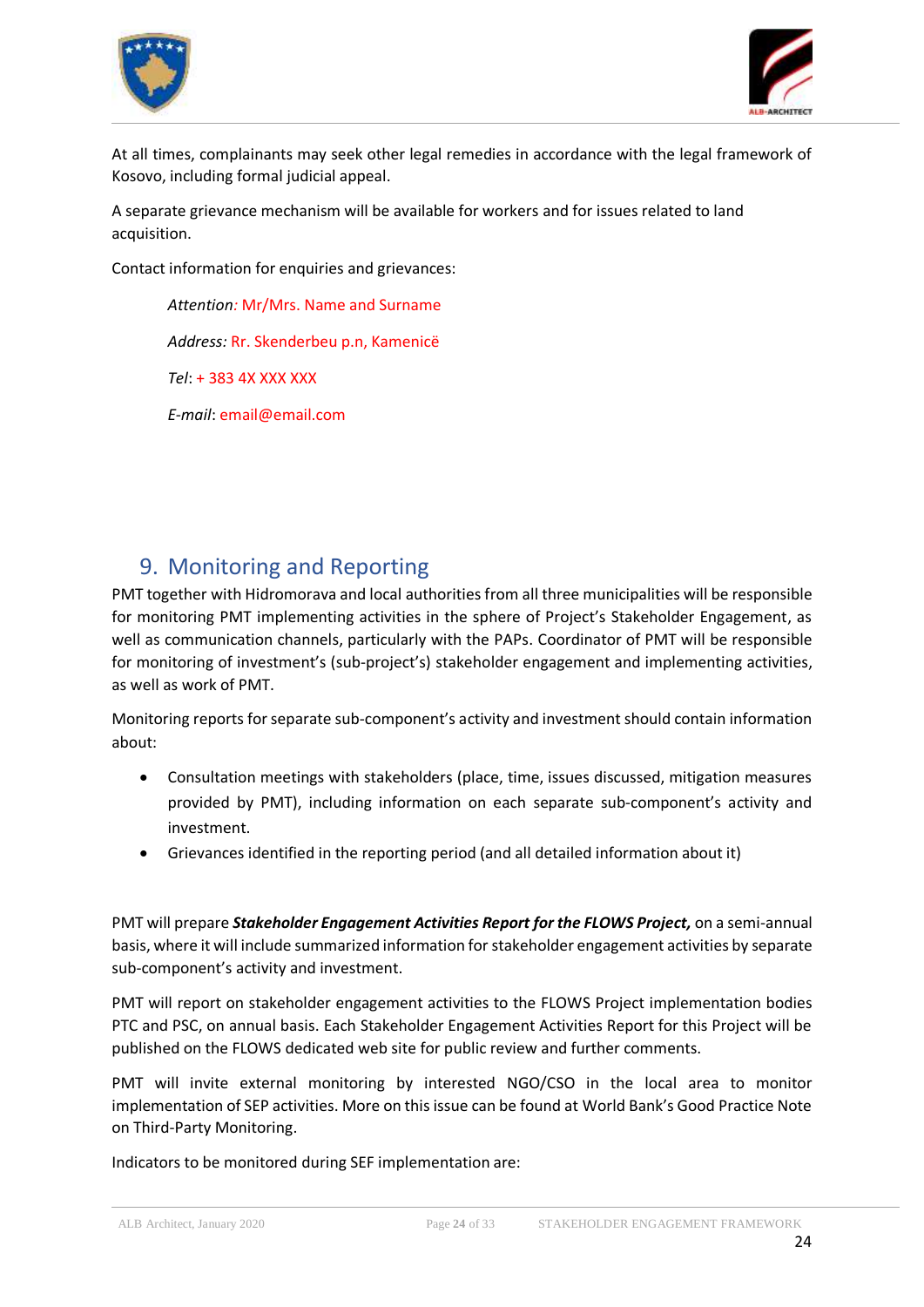



- Creation of SEP for each sub-component's activity and/or investment
- All stakeholders, defined by the separate SEP, are communicated prior project activity starts
- Number of vulnerable groups identified and communicated per separate SEP
- Number of comments and complaints about the Project lodged by separate SEP;
- Dissemination of information availability and accessibility of Project documents;
- Realization of planned engagement activities the number and level of participation by specific stakeholder groups;
- Number of stakeholder engagements activities by Minutes of meetings created and recorded in the Register of Stakeholder Engagement Activities, by separate SEP;
- Numbers and type of grievances, by sub-component's activity and investment;
- Number of open, closed and recurrent grievances, by sub-component's activity and investment
- Number of correction actions delivered;
- Compliance with the grievance mechanism: Completed records in grievance log.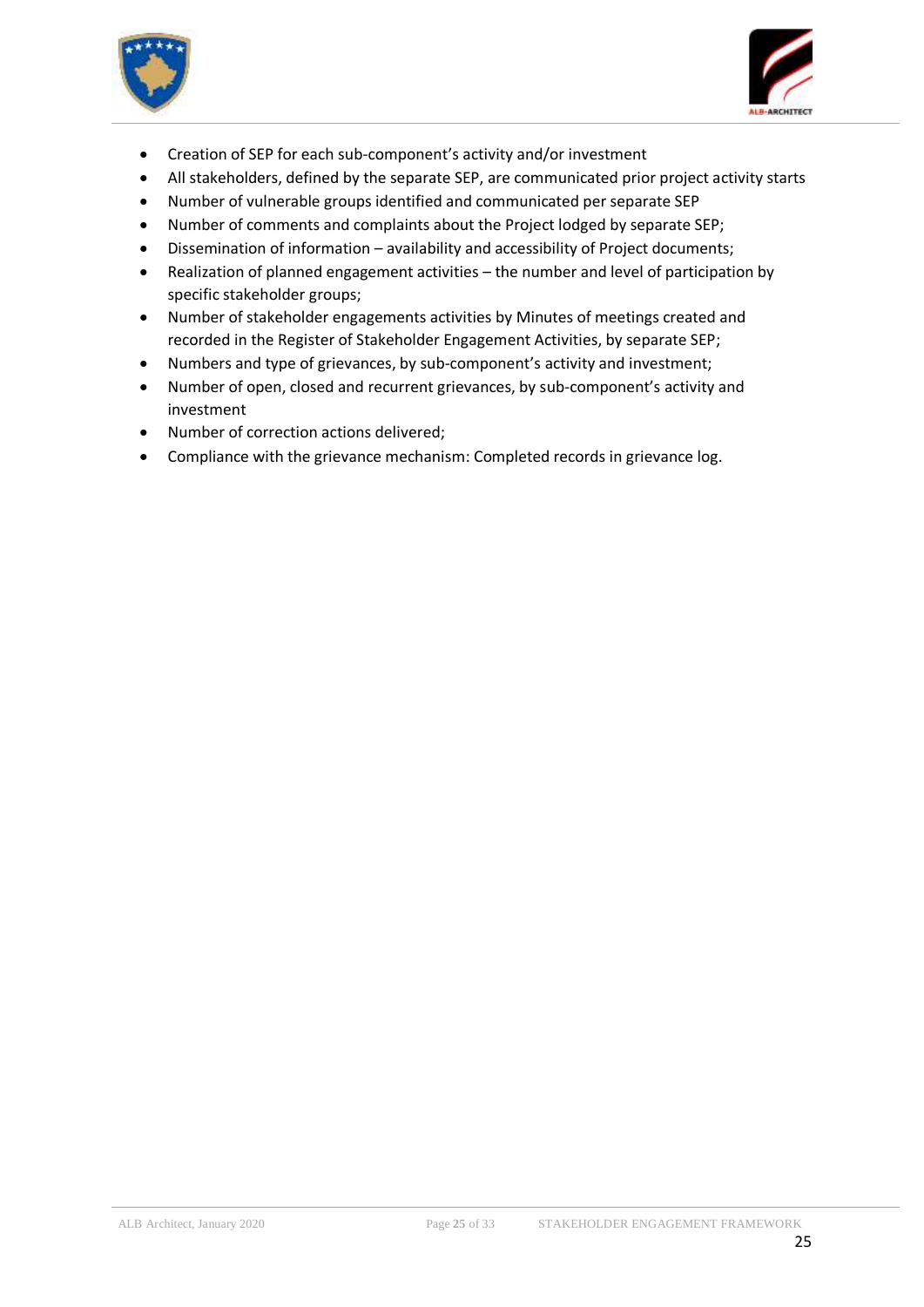



# <span id="page-25-0"></span>**APPENDICES**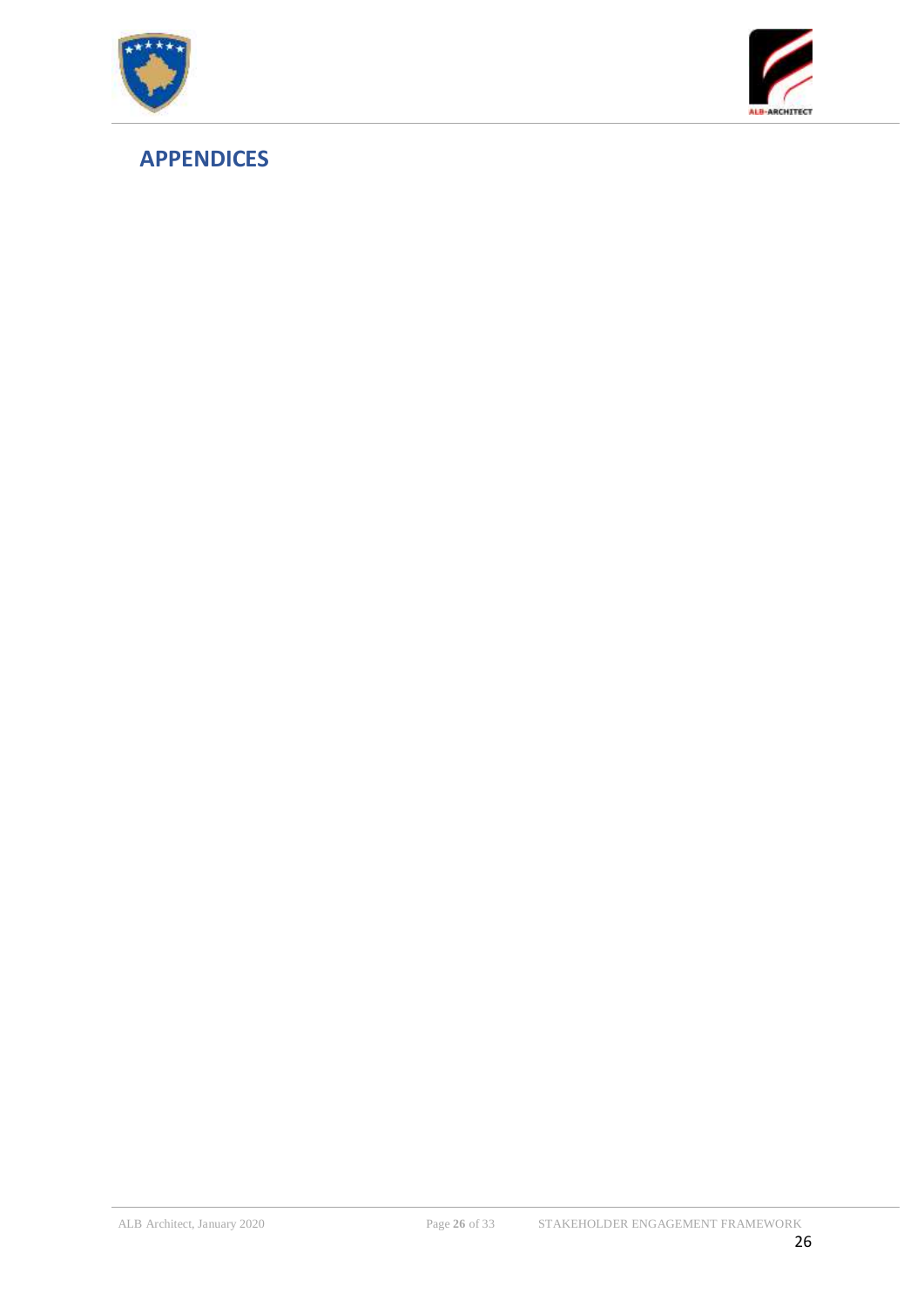



# <span id="page-26-0"></span>**Appendix 1: Project Grievance Form**

| <b>Reference Number</b>                                                        |                             |                                                                       |  |  |
|--------------------------------------------------------------------------------|-----------------------------|-----------------------------------------------------------------------|--|--|
| Full name (optional)                                                           |                             |                                                                       |  |  |
|                                                                                |                             |                                                                       |  |  |
| $\vert \ \ \vert$<br>I wish to raise my                                        |                             |                                                                       |  |  |
| grievance                                                                      |                             |                                                                       |  |  |
| anonymously.                                                                   |                             |                                                                       |  |  |
| I request not to<br>⊔                                                          |                             |                                                                       |  |  |
| disclose my identity                                                           |                             |                                                                       |  |  |
| without my consent.                                                            |                             |                                                                       |  |  |
| <b>Contact information</b>                                                     | ⊔                           | By Post: Please provide mailing address:                              |  |  |
| Please mark how you wish                                                       |                             |                                                                       |  |  |
| to be contacted (mail,                                                         |                             |                                                                       |  |  |
| telephone, e-mail).                                                            |                             |                                                                       |  |  |
|                                                                                |                             | u                                                                     |  |  |
| Preferred language of                                                          |                             | <b>By E-mail</b>                                                      |  |  |
| communication                                                                  | $\overline{\phantom{a}}$    | <b>Albanian</b>                                                       |  |  |
|                                                                                | $\vert \ \ \vert$           | Serbian                                                               |  |  |
|                                                                                | $\vert \ \ \vert$<br>Other: |                                                                       |  |  |
|                                                                                |                             |                                                                       |  |  |
| <b>Description of Incident for Grievance</b>                                   |                             | What happened? Where did it happen? Who did it happen to? What is the |  |  |
| result of the problem?                                                         |                             |                                                                       |  |  |
|                                                                                |                             |                                                                       |  |  |
|                                                                                |                             |                                                                       |  |  |
|                                                                                |                             |                                                                       |  |  |
|                                                                                |                             |                                                                       |  |  |
|                                                                                |                             |                                                                       |  |  |
|                                                                                |                             |                                                                       |  |  |
| Date of Incident /                                                             |                             |                                                                       |  |  |
| Grievance                                                                      |                             |                                                                       |  |  |
|                                                                                | u                           | One-time incident/grievance (date ________________)                   |  |  |
|                                                                                | $\Box$                      | Happened more than once (how many times? _____)                       |  |  |
|                                                                                |                             |                                                                       |  |  |
|                                                                                |                             | On-going (currently experiencing problem)                             |  |  |
| What would you like to see happen?                                             |                             |                                                                       |  |  |
|                                                                                |                             |                                                                       |  |  |
|                                                                                |                             |                                                                       |  |  |
|                                                                                |                             |                                                                       |  |  |
|                                                                                |                             |                                                                       |  |  |
| Contact information for enquiries and grievances:<br>Attention: Name & Surname |                             |                                                                       |  |  |
|                                                                                |                             |                                                                       |  |  |
| Address: Rr. XYZ p.n, City<br>Tel: + 383 4X XXX XXX                            |                             | Date:                                                                 |  |  |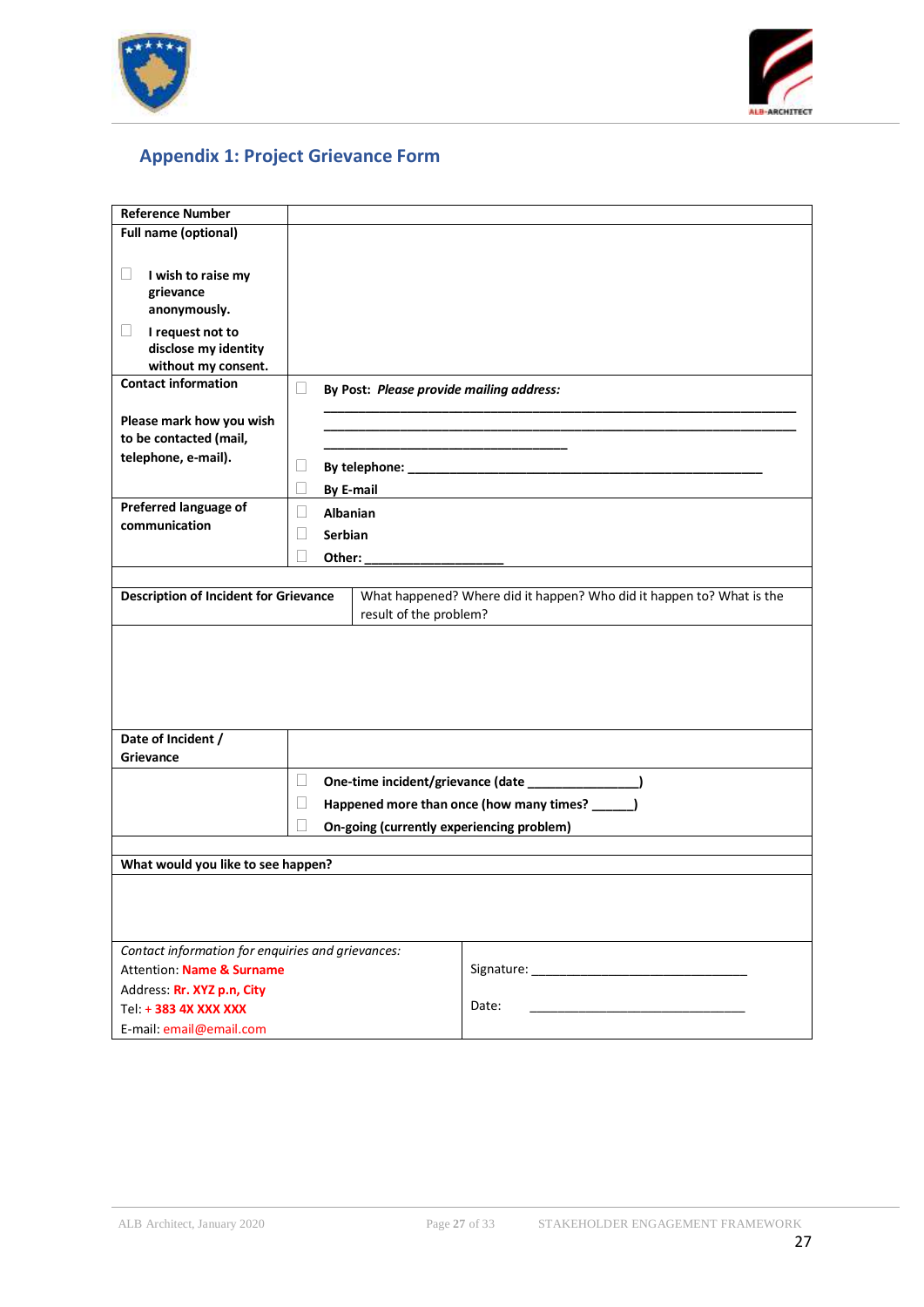



#### <span id="page-27-0"></span>**Appendix 2: Project Grievance Procedure**

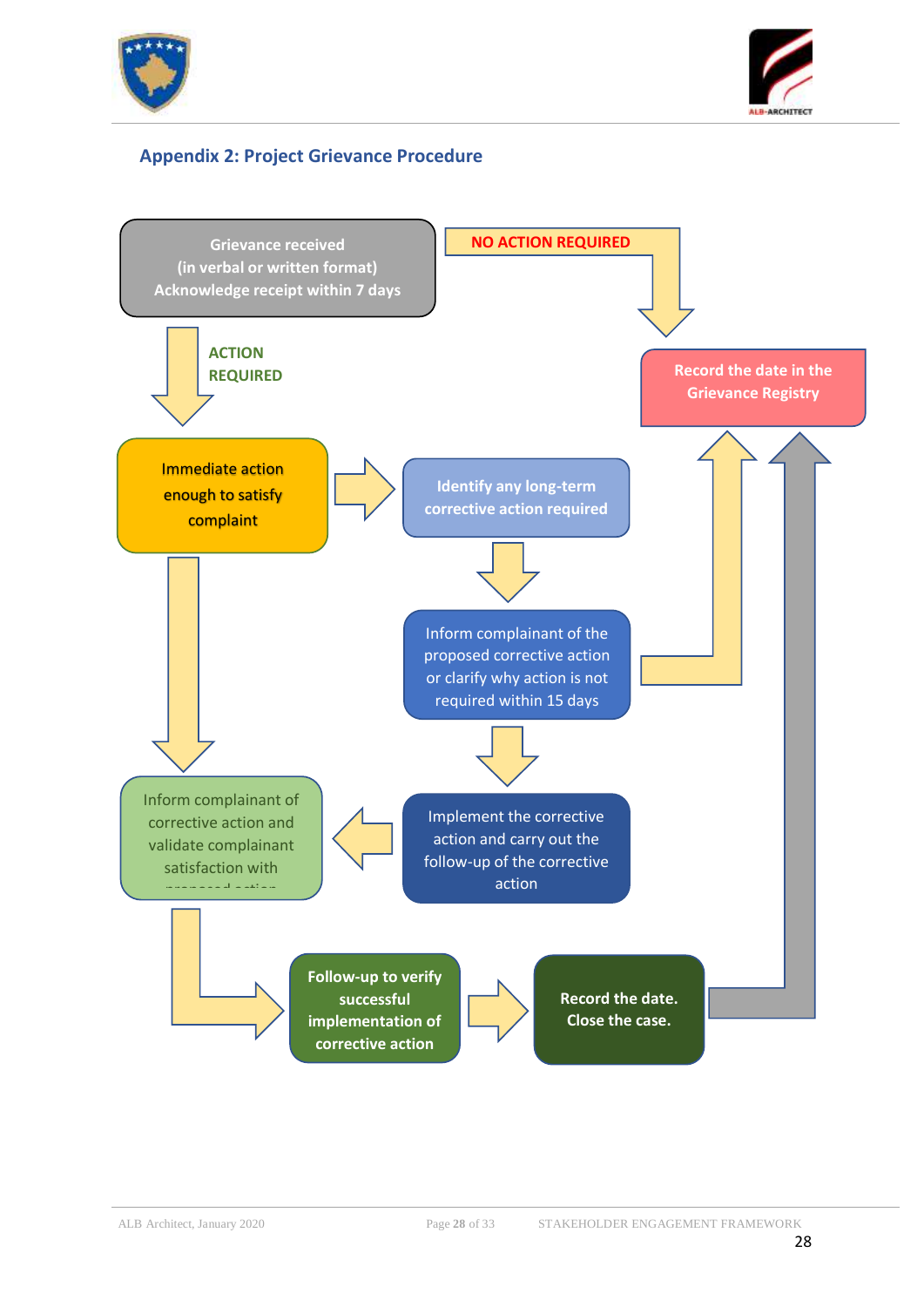



# **Appendix 3: Project Grievance Registry**

<span id="page-28-0"></span>

| <b>Reception</b><br>date | <b>Name of Complainant</b> | Communication<br><b>Channel (how)</b> | <b>Component &amp;</b><br>Investment | <b>Description of Problem</b> | <b>Actions taken</b> | Date of<br>resolution |
|--------------------------|----------------------------|---------------------------------------|--------------------------------------|-------------------------------|----------------------|-----------------------|
|                          |                            |                                       |                                      |                               |                      |                       |
|                          |                            |                                       |                                      |                               |                      |                       |
|                          |                            |                                       |                                      |                               |                      |                       |
|                          |                            |                                       |                                      |                               |                      |                       |
|                          |                            |                                       |                                      |                               |                      |                       |
|                          |                            |                                       |                                      |                               |                      |                       |
|                          |                            |                                       |                                      |                               |                      |                       |
|                          |                            |                                       |                                      |                               |                      |                       |
|                          |                            |                                       |                                      |                               |                      |                       |
|                          |                            |                                       |                                      |                               |                      |                       |
|                          |                            |                                       |                                      |                               |                      |                       |
|                          |                            |                                       |                                      |                               |                      |                       |
|                          |                            |                                       |                                      |                               |                      |                       |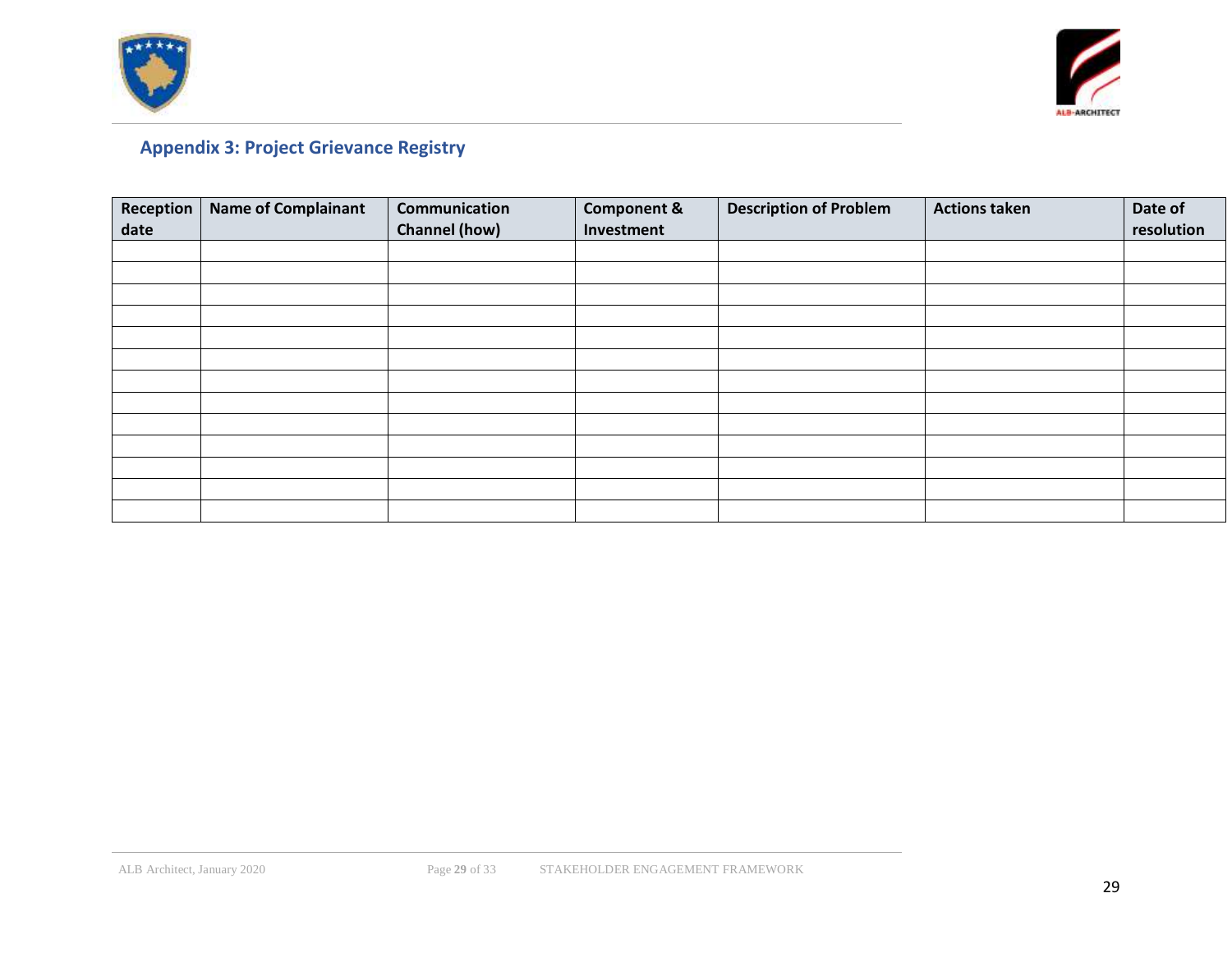



### **Appendix 4: Contact Information of Identified Stakeholders**

<span id="page-29-0"></span>

| Name of Stakeholder: (Organisation/Institution/PAPs)                                                                                                                                                                                      | <b>Contact Information</b> |
|-------------------------------------------------------------------------------------------------------------------------------------------------------------------------------------------------------------------------------------------|----------------------------|
|                                                                                                                                                                                                                                           |                            |
| Network of Organizations for Rural Development of Kosovo                                                                                                                                                                                  | <b>To Be Added</b>         |
| Initiative for Kosova Community (works towards the<br>development of rural society and increase the welfare of the<br>population through contemporary models of farmer<br>associations and cooperatives)                                  | <b>To Be Added</b>         |
| NGO "Let's Do It Kosova" - environmental protection NGO                                                                                                                                                                                   | <b>To Be Added</b>         |
| NGO "Network of Peace Movement"                                                                                                                                                                                                           | <b>To Be Added</b>         |
| NGO "Center for Kosovo Society De-politization"                                                                                                                                                                                           | <b>To Be Added</b>         |
| NGO "Fortesa'                                                                                                                                                                                                                             | <b>To Be Added</b>         |
| Local Action Council (NGO working solely on basis of project<br>grants)                                                                                                                                                                   | <b>To Be Added</b>         |
| Local youth action council (and other similar youth association<br>if any)                                                                                                                                                                | <b>To Be Added</b>         |
| Kamenica's women's group (informal group promoting<br>women's rights in Kamenica)                                                                                                                                                         | <b>To Be Added</b>         |
| Initiative for Agricultural Development of Kosovo (engaged in<br>rural development, production of healthy foods, rational use<br>of natural resources and environment protection in Kosovo)                                               | <b>To Be Added</b>         |
| NGO "Let's Do It Kosova" - environmental protection NGO                                                                                                                                                                                   | <b>To Be Added</b>         |
| NGO "Women 4 Women" (provides women survivors of war,<br>civil strife and other conflicts with the tools and resources to<br>move from crisis and poverty to stability and self-sufficiency,<br>thereby promoting viable civil societies) | <b>To Be Added</b>         |
| NGO "Toka" - youth development and citizen participation<br>organization                                                                                                                                                                  | <b>To Be Added</b>         |
| Initative for Kosova Community (works towards the<br>development of rural society and increase the welfare of the<br>population through contemporary models of farmer<br>associations and cooperatives)                                   | <b>To Be Added</b>         |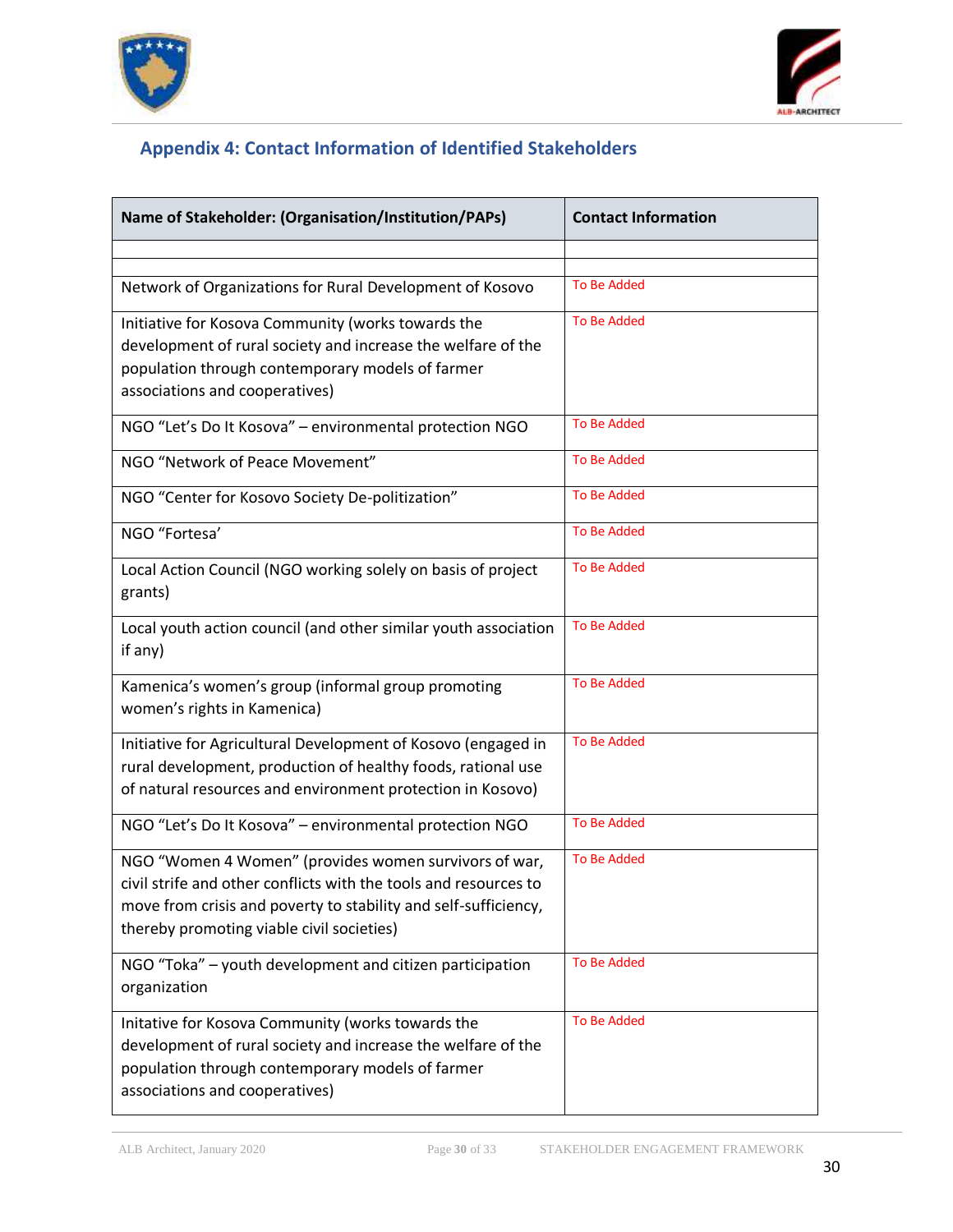



| Name of Stakeholder: (Organisation/Institution/PAPs)                                                                      | <b>Contact Information</b> |
|---------------------------------------------------------------------------------------------------------------------------|----------------------------|
| Women's Business Association "SHE-ERA"                                                                                    | <b>To Be Added</b>         |
| Millennium Foundation Kosovo (educational program for<br>women in the energy sector)                                      | <b>To Be Added</b>         |
| Network of Organizations for Rural Development of Kosovo                                                                  | <b>To Be Added</b>         |
| Environmental Protection Organisation NGO "GJETHI"<br>(Kacanik)                                                           | <b>To Be Added</b>         |
| Regional Consumers' Consultative Councils                                                                                 | <b>To Be Added</b>         |
| The Water and Wastewater Works Association of Kosovo<br>(SHUKOS)                                                          | <b>To Be Added</b>         |
| Kosovo Agriculture Education Center - KAEC                                                                                | <b>To Be Added</b>         |
| Kosovo Center for Business Support                                                                                        | <b>To Be Added</b>         |
| "Organika" Association (seeks to increase capacities of organic<br>food producers and promote organic products in Kosovo) | To Be Added                |
| "PePeKo" Association (seeks to develop the fruit and<br>vegetable processing industry in Kosovo)                          | <b>To Be Added</b>         |
| NGO "Network of Peace Movement"                                                                                           | <b>To Be Added</b>         |
| NGO "Center for Kosovo Society Depolitization"                                                                            | <b>To Be Added</b>         |
| NGO "Fortesa'                                                                                                             | <b>To Be Added</b>         |
| Local Action Council (NGO working solely on basis of project<br>grants)                                                   | <b>To Be Added</b>         |
| Local youth action council (and other similar youth association<br>if any)                                                | <b>To Be Added</b>         |
| Kamenica's women's group (informal group promoting<br>women's rights in Kamenica)                                         | <b>To Be Added</b>         |
| NGO "Center for Social Affirmation of Youth" Ranillug                                                                     | <b>To Be Added</b>         |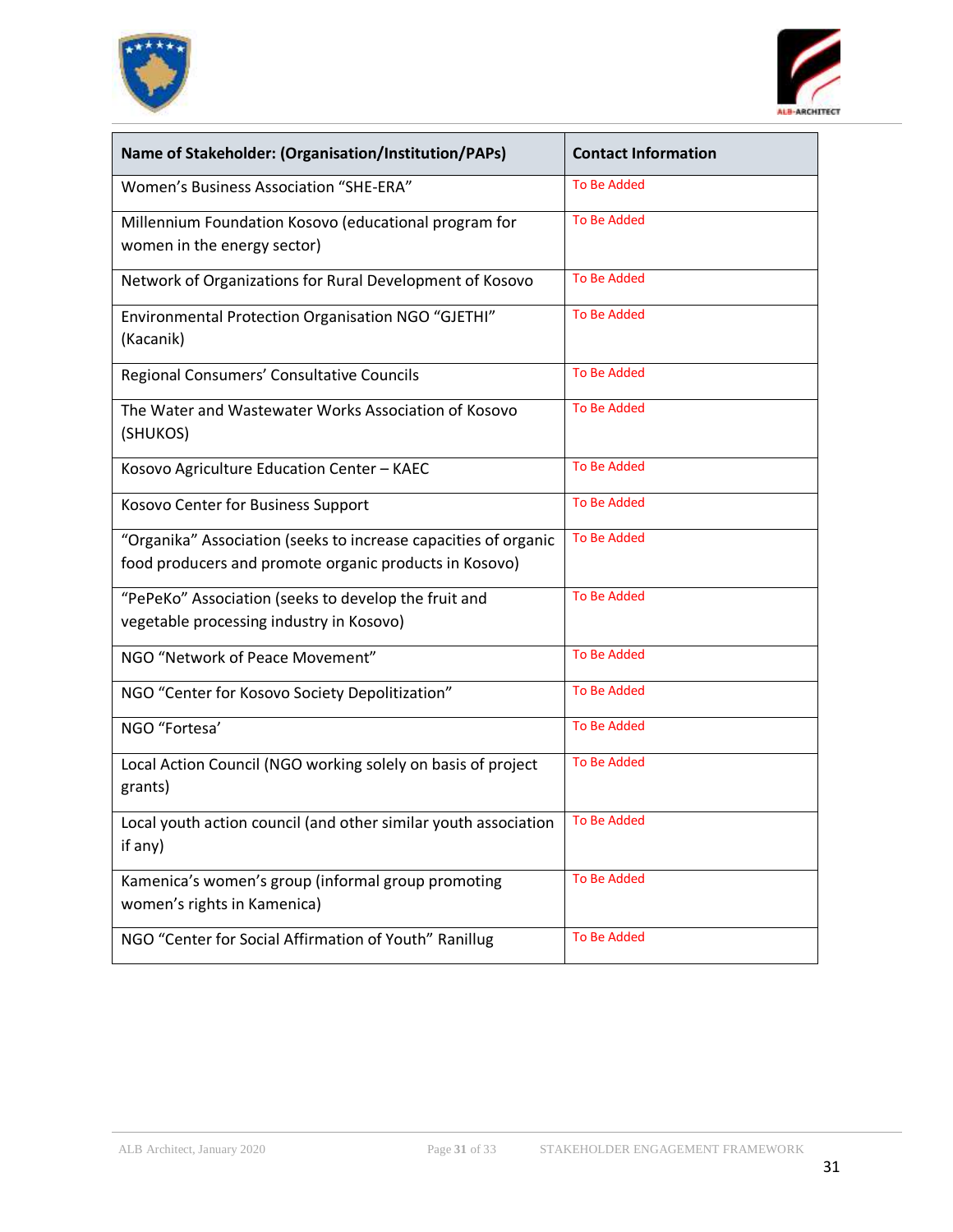



### **Appendix 5: Report on Documentation of Stakeholder Engagement Activity**

<span id="page-31-0"></span>

| Number: ______         | Date and location of meeting: _                                                                                                                                                              |
|------------------------|----------------------------------------------------------------------------------------------------------------------------------------------------------------------------------------------|
|                        | The purpose of the engagement: (for example, to inform stakeholders of an intended project or to gather their<br>views on potential environmental and social impacts of an intended project) |
|                        | The form of engagement and consultation: (for example, face-to-face meetings such as town halls or workshops,<br>focus groups, written consultations, online consultations)                  |
|                        | Number of participants and categories of participants:                                                                                                                                       |
|                        | List of relevant documentation disclosed to participants:                                                                                                                                    |
|                        | Summary of main points and concerns raised by stakeholders:                                                                                                                                  |
|                        |                                                                                                                                                                                              |
|                        | Summary of how stakeholder concerns were responded to and taken into account:                                                                                                                |
|                        |                                                                                                                                                                                              |
|                        | Issues and activities that require follow-up actions, including clarifying how stakeholders are                                                                                              |
| informed of decisions: |                                                                                                                                                                                              |
|                        |                                                                                                                                                                                              |
|                        |                                                                                                                                                                                              |